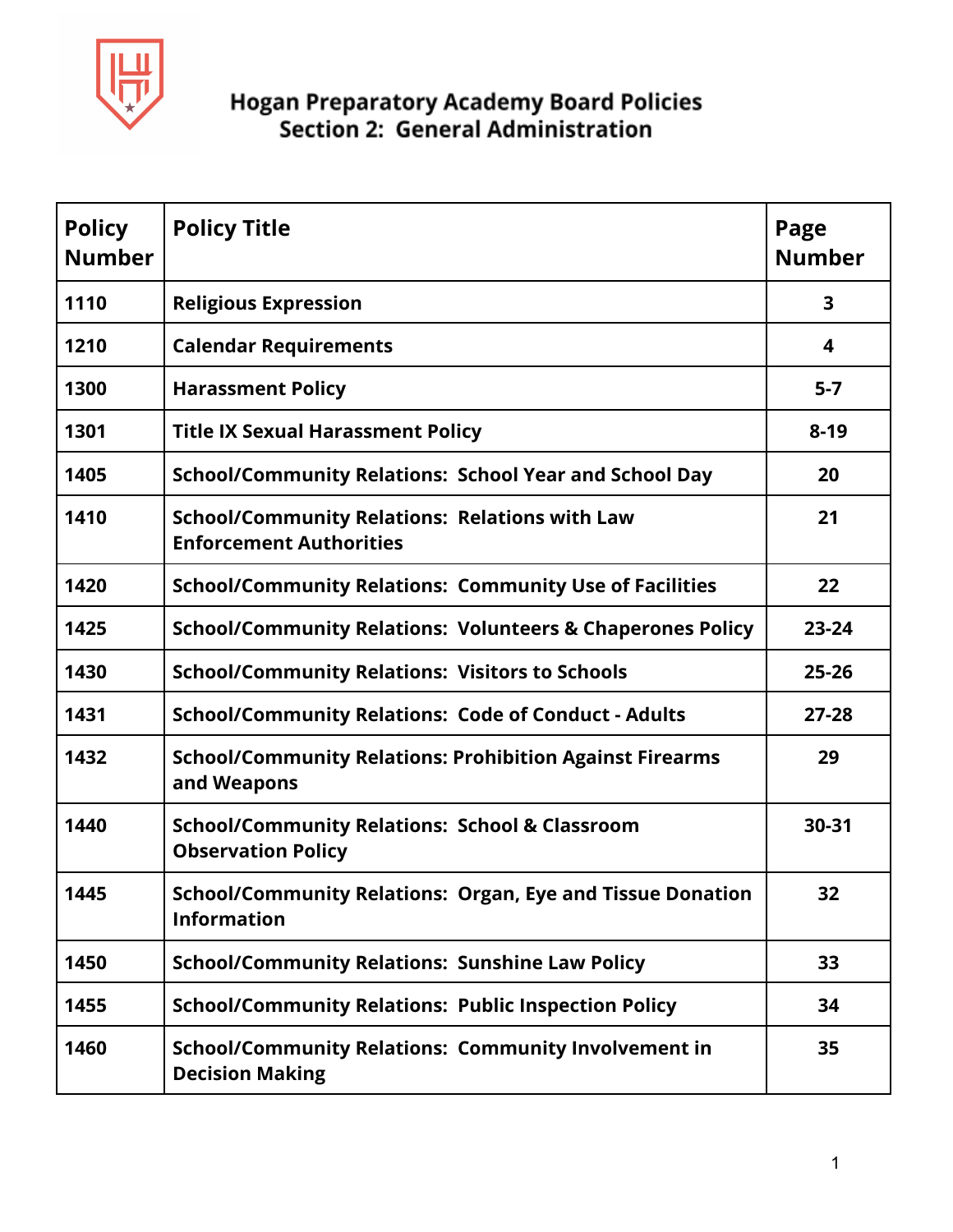

| 1470 | <b>School/Community Relations: Public Gifts to Schools</b>                                        | 36 |
|------|---------------------------------------------------------------------------------------------------|----|
| 1480 | <b>School/Community Relations: Public Complaints</b>                                              | 37 |
| 1510 | <b>Office Methods and Data Management: Records</b>                                                | 38 |
| 1520 | <b>Office Methods and Data Management: School Annual Report</b>                                   | 39 |
| 1600 | <b>Private, State and Federal Programs Administration</b>                                         | 40 |
| 1610 | <b>Private, State and Federal Programs Administration:</b><br><b>Protection of Student Rights</b> | 41 |
| 1620 | Private, State and Federal Programs Administration: Private,<br><b>State and Federal Funding</b>  | 42 |
| 1621 | <b>Private, State and Federal Programs Administration: Title I</b>                                | 43 |
| 1710 | <b>Administrative Organization and Roles: Administrative</b><br><b>Reports</b>                    | 44 |
| 1720 | <b>Administrative Organization and Roles: Superintendent of</b><br><b>Schools</b>                 | 45 |
| 1730 | <b>Administrative Organization and Roles: Building</b><br><b>Administration</b>                   | 46 |
|      |                                                                                                   |    |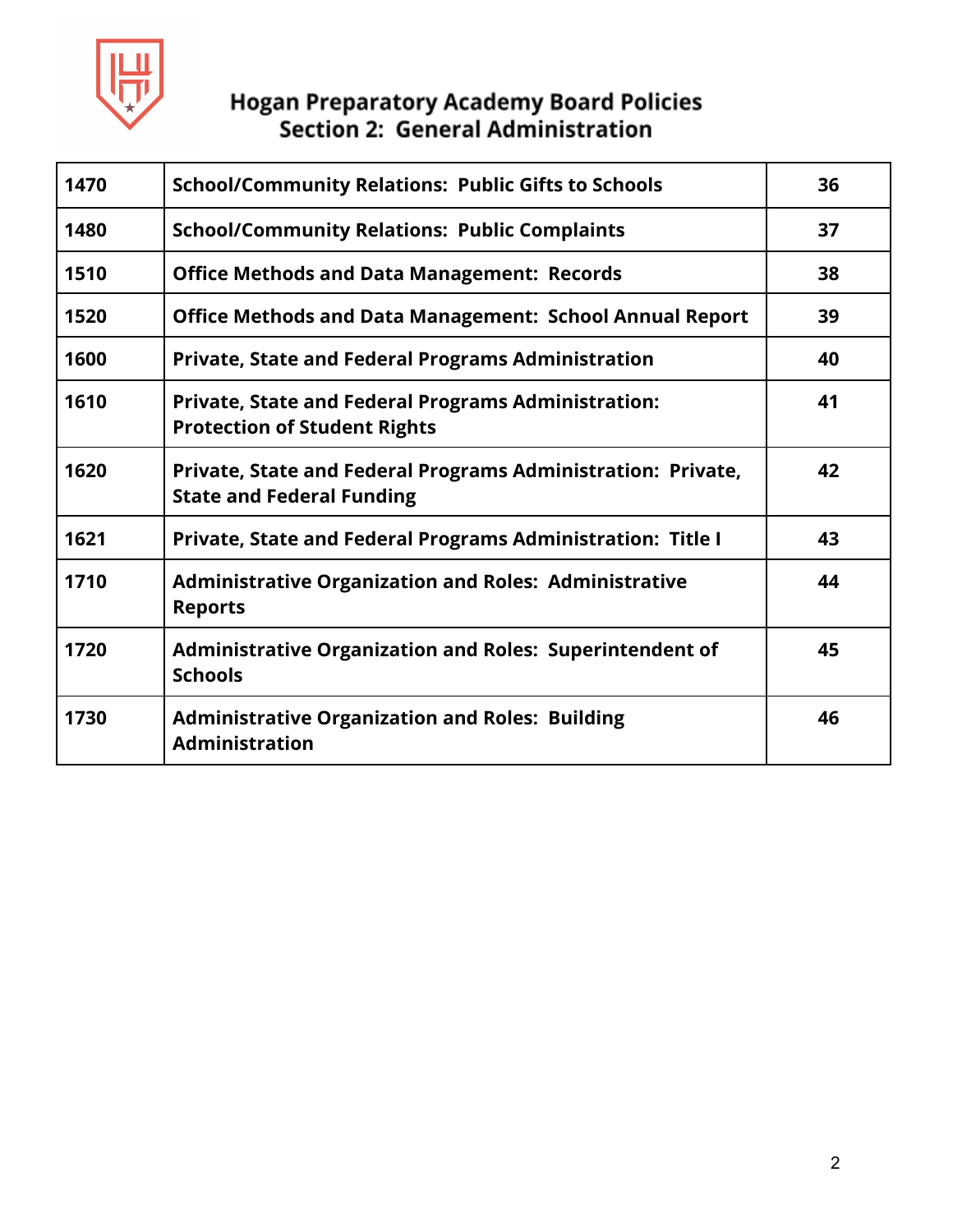

#### **POLICY 1110 – RELIGIOUS EXPRESSION**

*(Last approved: 12/19/2019)*

Hogan Prep is committed to provide educational services and to maintain a learning environment, which does not limit or deny participation in constitutionally protected prayer or other protected religious expression. Consistent with the provisions of the First Amendment, Hogan Prep and its employees, who are engaged in official duties, will not sponsor any religious activity or expression. Conversely, Hogan Prep and its employees, who are engaged in official duties, will not discourage or preclude religious expression that is privately initiated, consistent with this policy and regulation. (For Board policy regarding instruction and religious or controversial issues, refer to Policy 6242 – Religious or Controversial Issues.)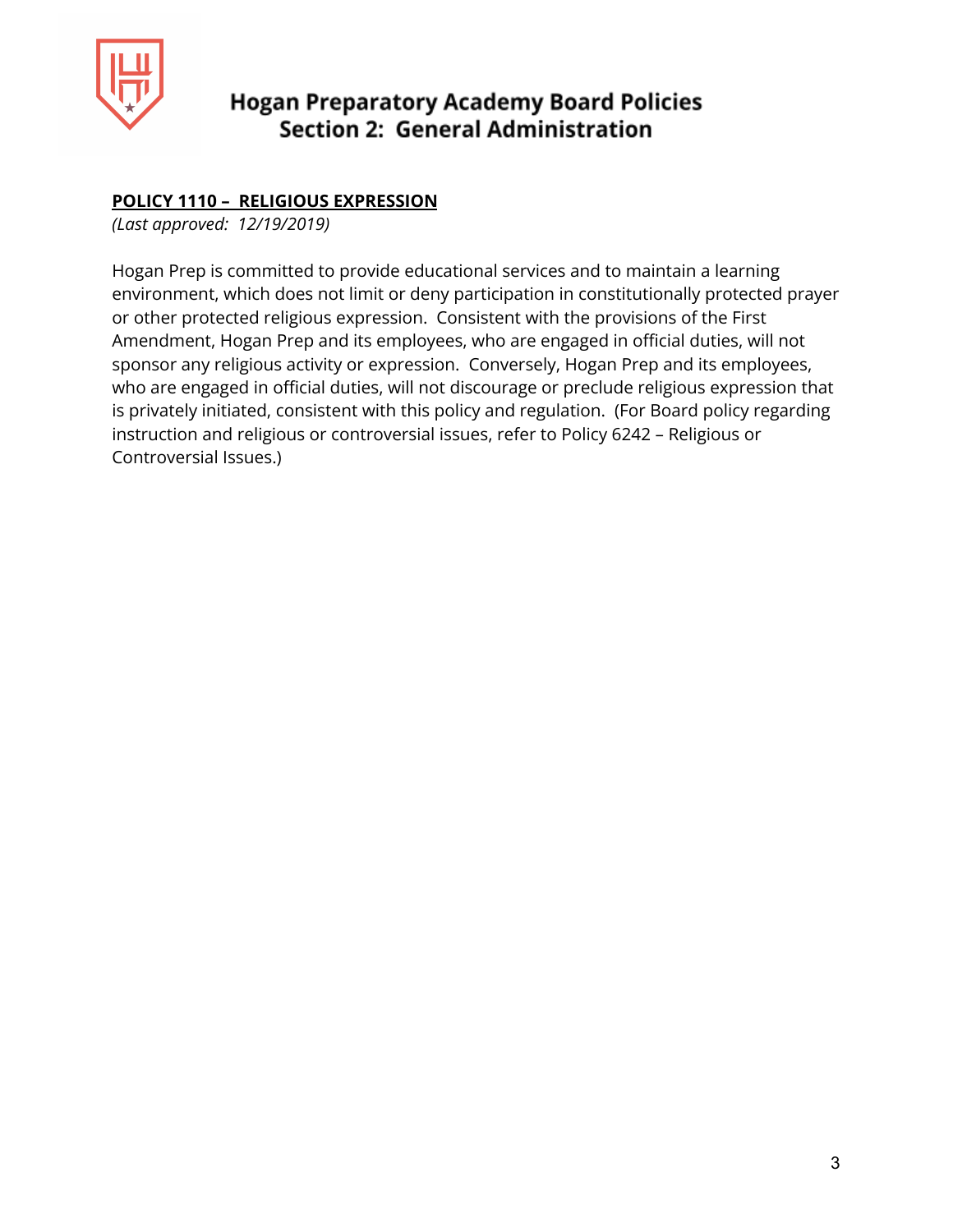

#### **POLICY 1210 – CALENDAR REQUIREMENTS: SCHOOL YEAR AND SCHOOL DAY**

*(Last approved: 12/19/2019)*

Beginning with the 2019-20 school year, the Board will annually adopt a school calendar that will provide for 1,044 hours of pupil attendance with no minimum number of school days. The beginning of the school year will not generally be set more than fourteen (14) calendar days prior to Labor Day. Should the Board decide to set an earlier start date, the Board will:

- Give public notice of the meeting to discuss an earlier start date
- Conduct a public meeting
- Vote at that meeting to allow an earlier start date

The length of the school day will meet State Department of Elementary and Secondary Education requirements for six (6) clock hours of instruction. A school year and school day in excess of the state required minimum may be recommended by the Superintendent and approved by the Board. The planned calendar adopted prior to the beginning of the school year must be reported to DESE on Core Data Screen 10 by August 15 of each year, and cannot be changed after that date.

Hogan Prep will only be required to make up the first thirty-six (36) hours of school lost or canceled due to inclement weather and half the number of hours lost or canceled in excess of thirty-six (36) hours up to twenty-four (24) hours of additional lost or canceled hours. Thus, the maximum number of hours that must be made up is sixty (60) hours. For purposes of this Policy, "inclement weather" shall mean ice, snow, extreme cold, flooding or a tornado, but not excessive heat. With the start of the 2020-21 school year, "excessive heat" will be added to the definition of "inclement weather."

However, beginning in the school year 2020-21, Hogan Prep will not be required to make up any hours of school lost or cancelled due to exceptional or emergency circumstances during a school year, if DESE has approved an alternative method of instruction plan submitted by the Hogan Prep.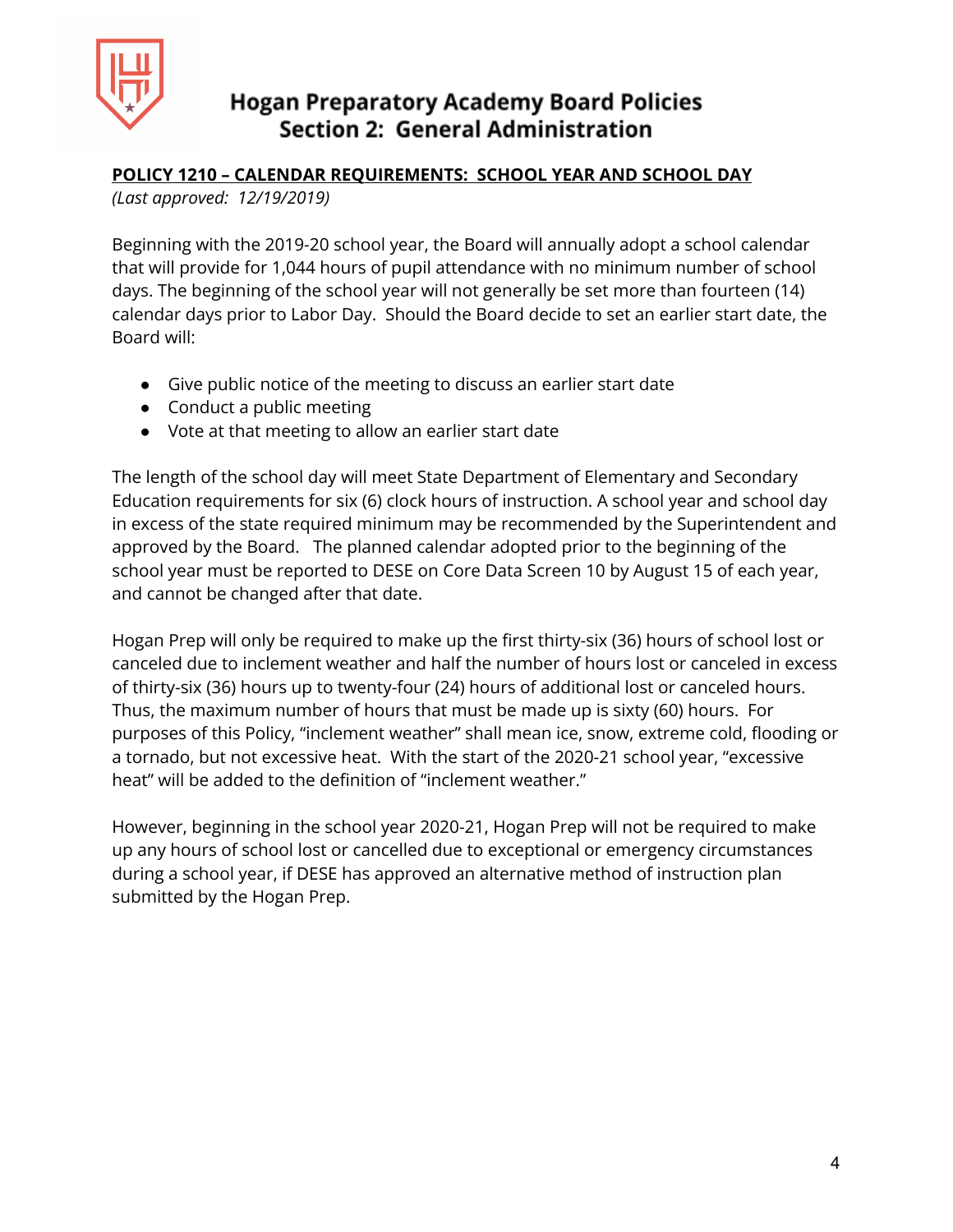

## **POLICY 1300 – HARASSMENT POLICY**

*(Last approved: 9/27/2021*

The Hogan Preparatory Academy Board adopts the following policy, effective on the date of adoption by the Board.

#### SECTION 1. Unlawful Harassment

1.1 In accordance with applicable law, Hogan Preparatory Academy prohibits sexual harassment and harassment because of race, color, national origin, ancestry, religion, creed, physical or mental disability, marital status, age, or any other basis protected by federal, state, or local law. Hogan Prep is committed to taking all reasonable steps to prevent harassment from occurring.

1.2 Unlawful harassment because of sex, race, color, national origin, ancestry, religion, creed, physical or mental disability, marital status, age or any other protected characteristic includes but is not limited to:

- Verbal conduct such as epithets, derogatory comments, slurs, or unwanted sexual advances, invitations, or comments.
- Visual conduct such as derogatory posters, photography, cartoons, drawings, or gestures.
- Physical conduct such as unwanted touching, blocking normal movement, or interfering with work directed at you because of your sex or any other protected basis.
- Threats and demands to submit to sexual requests in order to keep your job or avoid some other loss, and offers of job benefits in return for sexual favors.
- Retaliation for opposing, reporting or threatening to report harassment, or for participating in an investigation, proceeding or hearing conducted by an investigating agency.

1.3 Prohibited harassment is not necessarily limited to the loss of a job or some other economic benefit. Prohibited harassment that impairs an employee's ability to work or emotional well-being at work is considered a violation of this policy and will not be tolerated.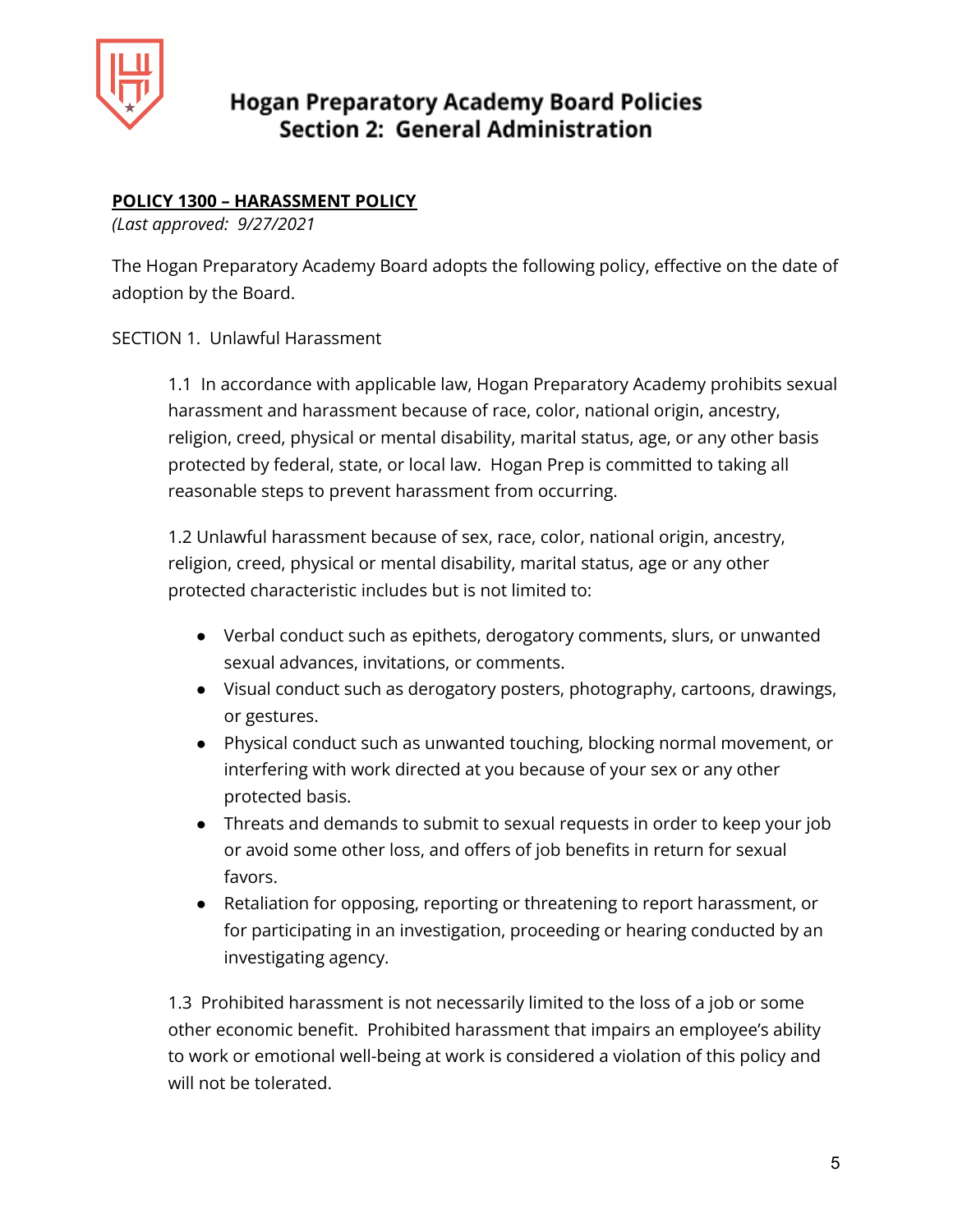

### SECTION 2. Reporting

2.1 The Hogan Preparatory Academy reporting procedure provides for an immediate, thorough and objective investigation of any harassment claim, appropriate disciplinary action against one found to have engaged in prohibited harassment, and appropriate remedies to any employee subject to harassment. An employee may have a claim of harassment even if he or she has not lost a job or some economic benefit.

2.1.1 If any employee believes he/she has been harassed on the job, or is aware of the harassment of others, the employee should provide a written or verbal report as soon as possible to their most immediate supervisor, unless the immediate supervisor is a part of the grievance, in which case the next most immediate individual in authority. The report should include details of the incident(s), the names of individuals involved, the names of any witnesses, direct quotes when relevant, and any documentary evidence (notes, pictures, cartoons, etc.)

2.1.2 All incidents of harassment that are reported will be thoroughly investigated and documented. HPA will endeavor to protect the privacy and confidentiality of all parties involved to the extent possible consistent with a thorough investigation.

2.1.3 If the Board determines that harassment has occurred, it will take remedial action commensurate with the circumstances. Appropriate action will also be taken to deter any future harassment. If a complaint of harassment is substantiated, appropriate disciplinary action, up to and including termination, will be taken.

#### SECTION 3. Protection Against Retaliation

3.1 Under federal law, retaliation against any employee by another employee or by the school for reporting, filing, testifying, assisting or participating in any manner in any investigation, proceeding or hearing conducted by the school or a federal or state enforcement agency is prohibited.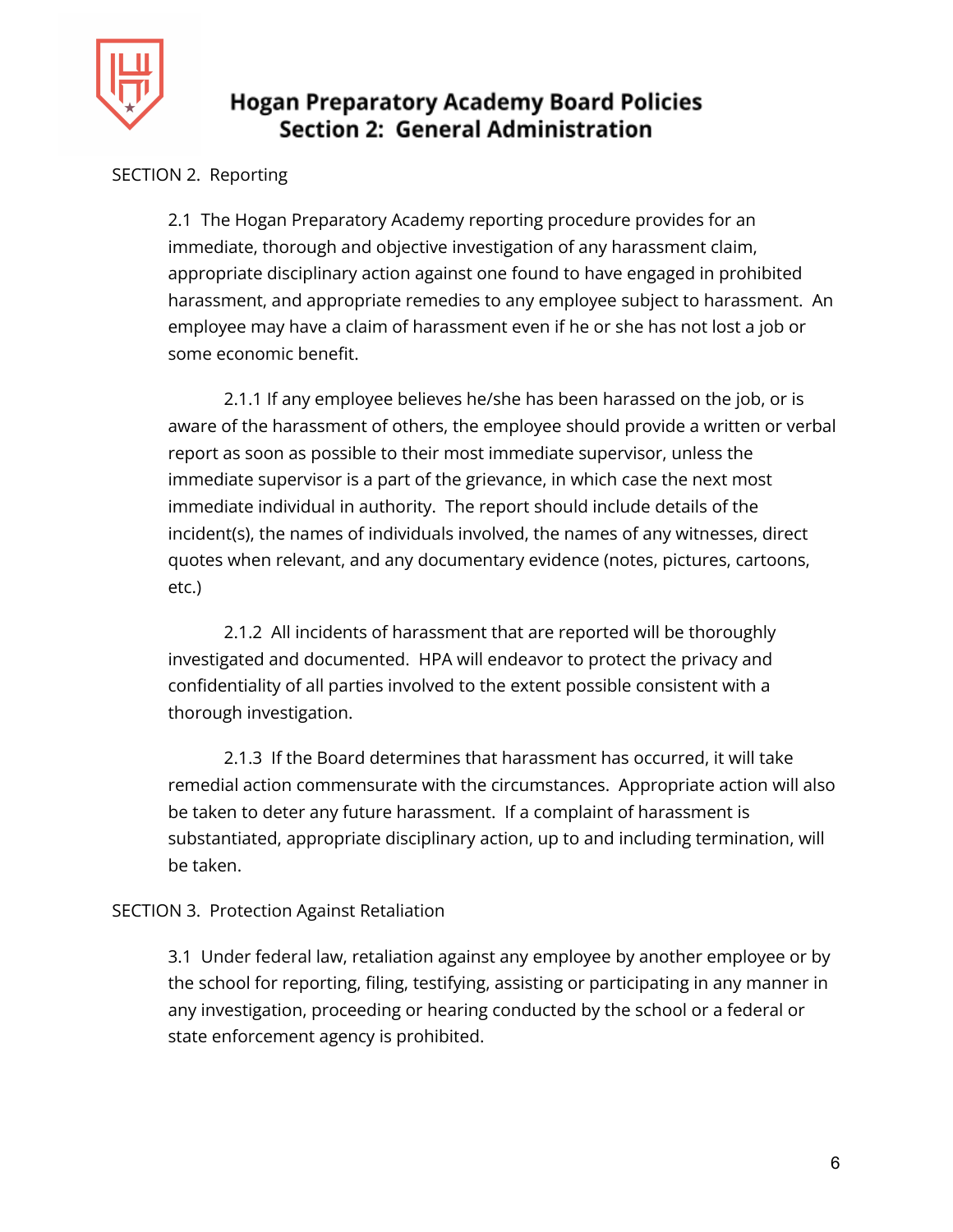

3.1.1 Employees should report any retaliation to their most immediate supervisor, unless the immediate supervisor is a part of the grievance, in which case the next most immediate individual in authority.

3.1.2 Any complaint will be immediately objectively and thoroughly investigated in accordance with the investigation procedure outlined above.

3.1.3 In a report of retaliation is substantiated, appropriate disciplinary action, up to and including discharge, will be taken.

SECTION 4. Liability for Harassment

4.1 Any employee, including any supervisor or manager, who is found to have engaged in unlawful harassment is subject to disciplinary action up to and including termination from employment. An employee who engages in harassment may be held personally liable for monetary damages, should a lawsuit be filed.

SECTION 5. Additional Enforcement Information

5.1 Employees should be aware that the federal Equal Employment Opportunity Commission (EEOC) services as a neutral fact finder to investigate and resolve harassment complaints in employment. Employees who believe that they have been harassed may file a complaint directly with the EEOC by contacting the nearest office of the EEOC at 400 State Avenue, Suite 905, Kansas City, KS 66101, 913-340-8810.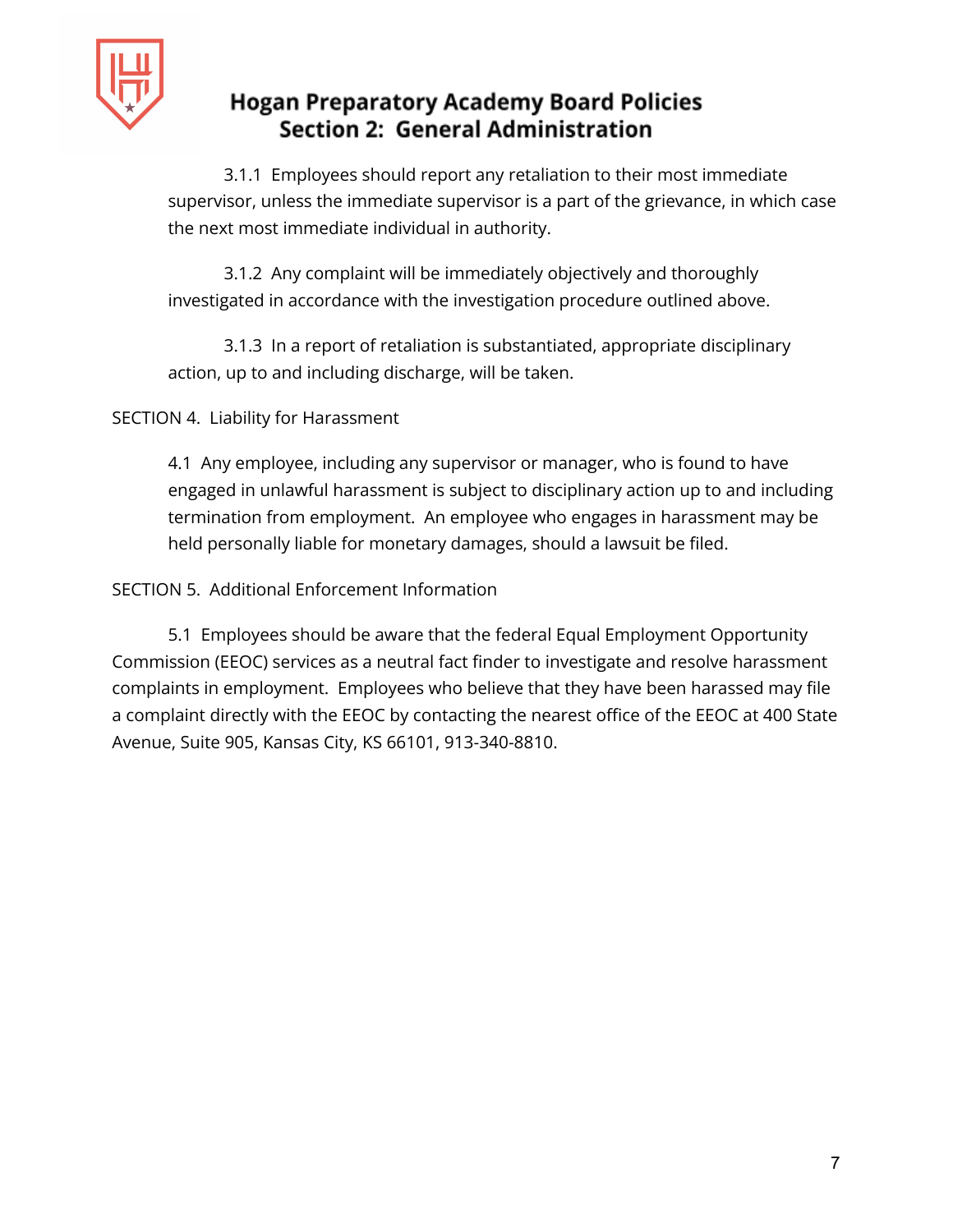

#### **POLICY 1301 – TITLE IX SEXUAL HARASSMENT POLICY**

*(Last approved: 12/14/2020)*

The Board of Hogan Preparatory Academy agrees to adopt the following policy regarding compliance with Title IX:

The School will comply with:

1. Title VI of the Civil Rights Act of 1964, as amended[1], prohibiting discrimination on the basis of race, color, or national origin in programs and activities receiving Federal financial assistance.

2. Section 504 of the Rehabilitation Act of 1973 (Section 504), as amended[2], prohibiting discrimination on the basis of disability in programs and activities receiving Federal financial assistance.

3. Title IX of the Education Amendments of 1972 (Title IX), as amended[3], prohibiting discrimination on the

4. basis of sex in educational programs and activities receiving Federal financial assistance. The provisions of

5. Title IX apply to students with regard to educational opportunities and freedom from harassment, employees with regard to employment opportunities and freedom from harassment, and to individuals with whom the Board does business.

6. The Age Discrimination Act of 1975, as amended[4], prohibiting discrimination on the basis of age in programs or activities receiving Federal financial assistance.

7. All regulations, guidelines, and standards lawfully adopted under the above statutes by the United States Department of Education.

The School shall appoint an administrator(s) to assure compliance with Title VI of the Civil Rights Act of 1964, Section 504 of the Rehabilitation Act of 1973, Title IX of the Education Amendments of 1972, and the Age Discrimination Act of 1975.

The School may designate only one employee to serve as both the Title IX and Section 504 Coordinator. That individual must assume the responsibilities of both coordinators.

It is the policy of the School to process all grievances fairly and expeditiously, with the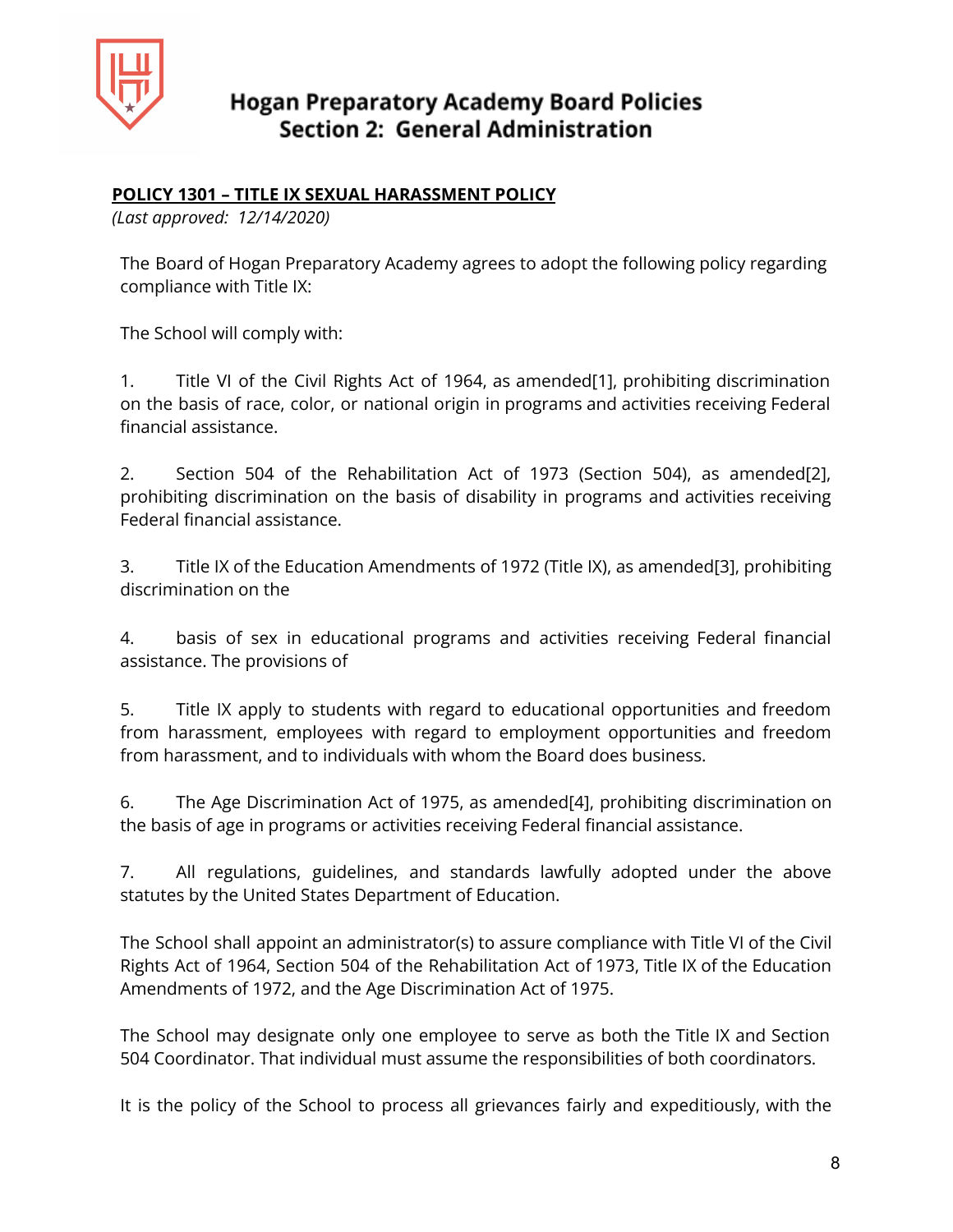

intent of resolving them in a mutually agreeable manner.

Section 1. Definitions

Section 1.1 The following definitions are applicable to this policy:

Actual knowledge: notice of sexual harassment or allegations of sexual harassment to the Title IX Coordinator or any official of the school who has authority to institute corrective measures on behalf of the school, or any employee of the school. The actual knowledge standard is not met when the only official of the school with actual knowledge is the respondent. The mere ability or obligation to report sexual harassment or to inform a student about how to report sexual harassment, or having been trained to do so, does not qualify an individual as one who has authority to institute corrective measures.

Complainant: an individual who is alleged to be the victim of conduct that could constitute sexual harassment.

Deliberate indifference: a response to a sexual harassment claim that is clearly unreasonable in light of the known circumstances.

Education program or activity: locations, events, or circumstances over which the school exercised substantial control over both the respondent and the context in which the sexual harassment occurs.

Respondent: an individual who has been reported to be the perpetrator of conduct that could constitute sexual harassment.

Sexual harassment: conduct on the basis of sex that satisfies one or more of the following:

An employee of the school conditioning the provision of an aid, benefit, or service of the school on an individual's participation in unwelcome sexual conduct;

Unwelcome conduct determined by a reasonable person to be so severe, pervasive, and objectively offense that it effectively denies a person equal access to the school's education program or activity; or

"Sexual assault" as defined in 20 U.S.C. 1092(f)(6)(A)(v), "dating violence" as defined in 34 U.S.C. 12291(a)(10), "domestic violence" as defined in 34 U.S.C.12291(a)(8), or "stalking" as defined in 34 U.S.C. 12291(a)(30).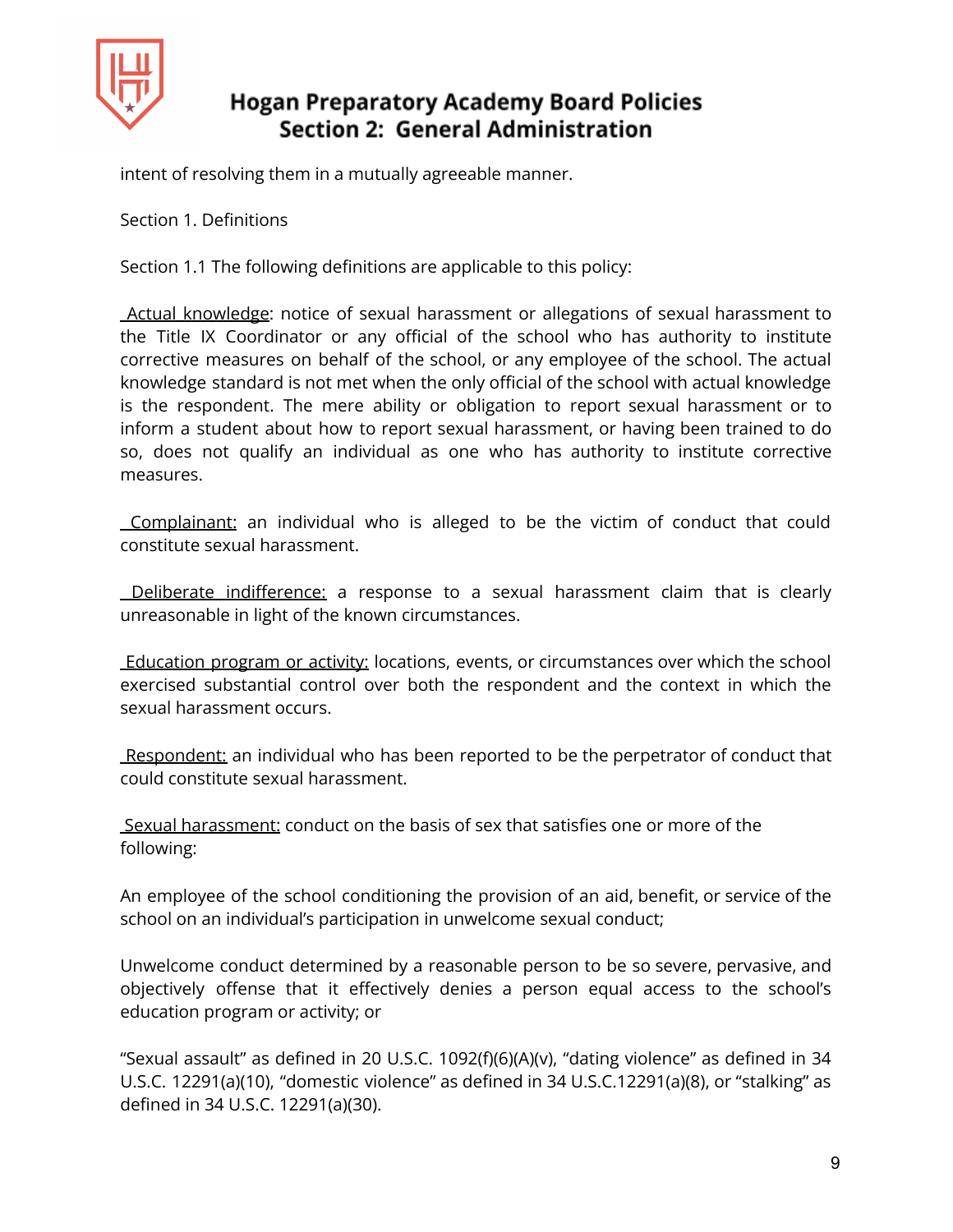

Supportive measures: non-disciplinary, non-punitive individualized services offered as appropriate, as reasonably available, and without fee or charge to the complainant or respondent before or after the filing of a formal complaint or where not formal complaint has been filed. Such measures are designed to restore or preserve equal access to the school's education program or activity without unreasonably burdening the other party, including measures designed to protest the safety of all parties or the recipient's educational environment, or deter sexual harassment. These measures may include counseling, extensions of deadlines or other course-related adjustments, modifications of work or class schedules, campus escort services, mutual restrictions on contact between the parties, changes in work or housing locations, leaves of absence,

increased security or monitoring of certain areas of the campus, and other similar measures. The school must maintain as confidential any supportive measures provided to the complainant or respondent to the extent that maintaining confidentiality could not impair the ability of the recipient to provide supportive measures.

Section 2. Designation of Title IX Coordinator

Section 2.1. Hogan Prep shall designate and authorize at least one employee to coordinate its efforts to comply with its responsibilities under Title IX. This employee shall be referred to as the Title IX Coordinator.

Section 2.2. The Title IX Coordinator's information shall be prominently displayed on the school's website and in each handbook made available to students, parents or legal guardians of students, applicants for admission and employment, and employees

#### Section 3. Notification

Section 3.1. The school shall provide notification to applicants for admission and employment, students, parents or legal guardians of students, and employees of the following:

The name or title, office address, electronic mail address, and telephone number of the Title IX coordinator.

That the school does not discriminate in education programs and activities on the basis of sex, and that the school is required by Title IX not to discriminate.

The school does not discriminate in admission and employment, and that inquiries about the application of Title IX may be directed to the Title IX Coordinator, the Assistant Secretary for Civil Rights of the federal Department of Education, or both individuals.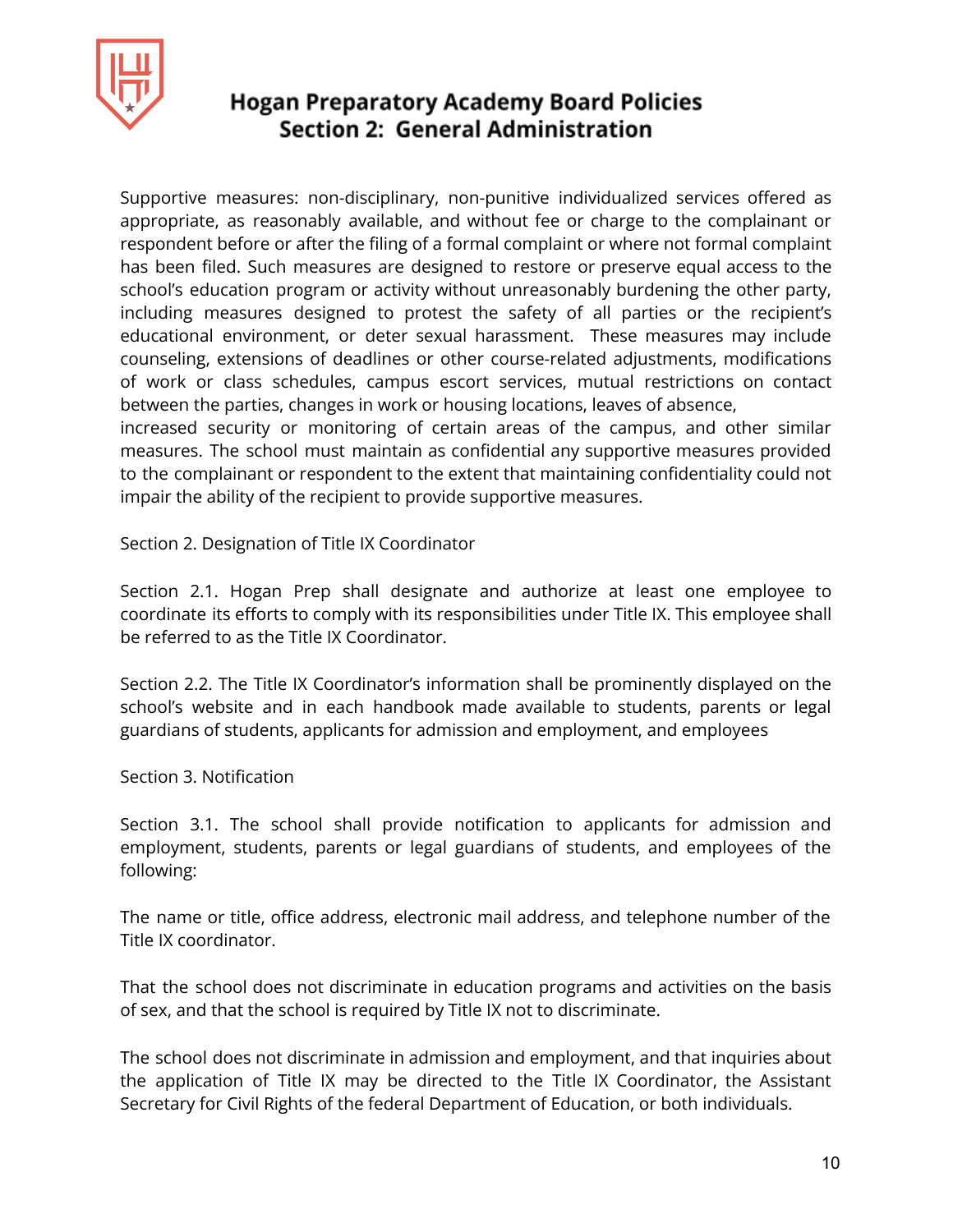

The school's grievance procedures and grievance process, including how to report or file a complaint of sex discrimination, how to report or file a formal complaint of sexual harassment, and how the recipient will respond.

Section 4. Response to Sexual Harassment

Section 4.1. If the school has actual knowledge of sexual harassment the school must respond promptly in a manner that is not deliberately indifferent.

Section 4.2. The school's response must treat complainants and respondents equitably by offering supportive measures to a complainant, and by following the grievance process as defined in Section 5 before the imposition of any disciplinary sanctions or other actions that are not supportive measures against a respondent.

Section 4.3. The Title IX Coordinator must promptly contact the complainant to discuss the availability of

supportive measures, consider the complainant's wishes with respect to supportive measures, inform the complainant of availability of supportive measures with or without the filing of a formal complaint, and explain to the complainant the process for filing a formal complaint.

Section 4.4. The school may remove a respondent from the school's education program or activity on an emergency basis, provided the school undertakes an individualized safety and risk analysis, determines that an immediate threat to the physical health or safety of any student or other individual arising from the allegations of sexual harassment justifies removal, and provides the respondent with notice and an opportunity to challenge the decision immediately following the removal.

Section 4.5. The Title IX Coordinator, investigators, decision-makers, and any person who facilitates an informal resolution process must receive training on the definition of sexual harassment, the scope of the school's education program or activity, how to conduct an investigation and grievance process. This training shall also include how to use any technology at a live hearing, issues of relevance of questions and evidence, and issues of relevance to create an investigative report that fairly summarizes the relevant evidence. This training must be posted on the school's website.

Section 4.6. The school may place an employee on administrative leave during the pendency of a grievance process that complies with Section 5.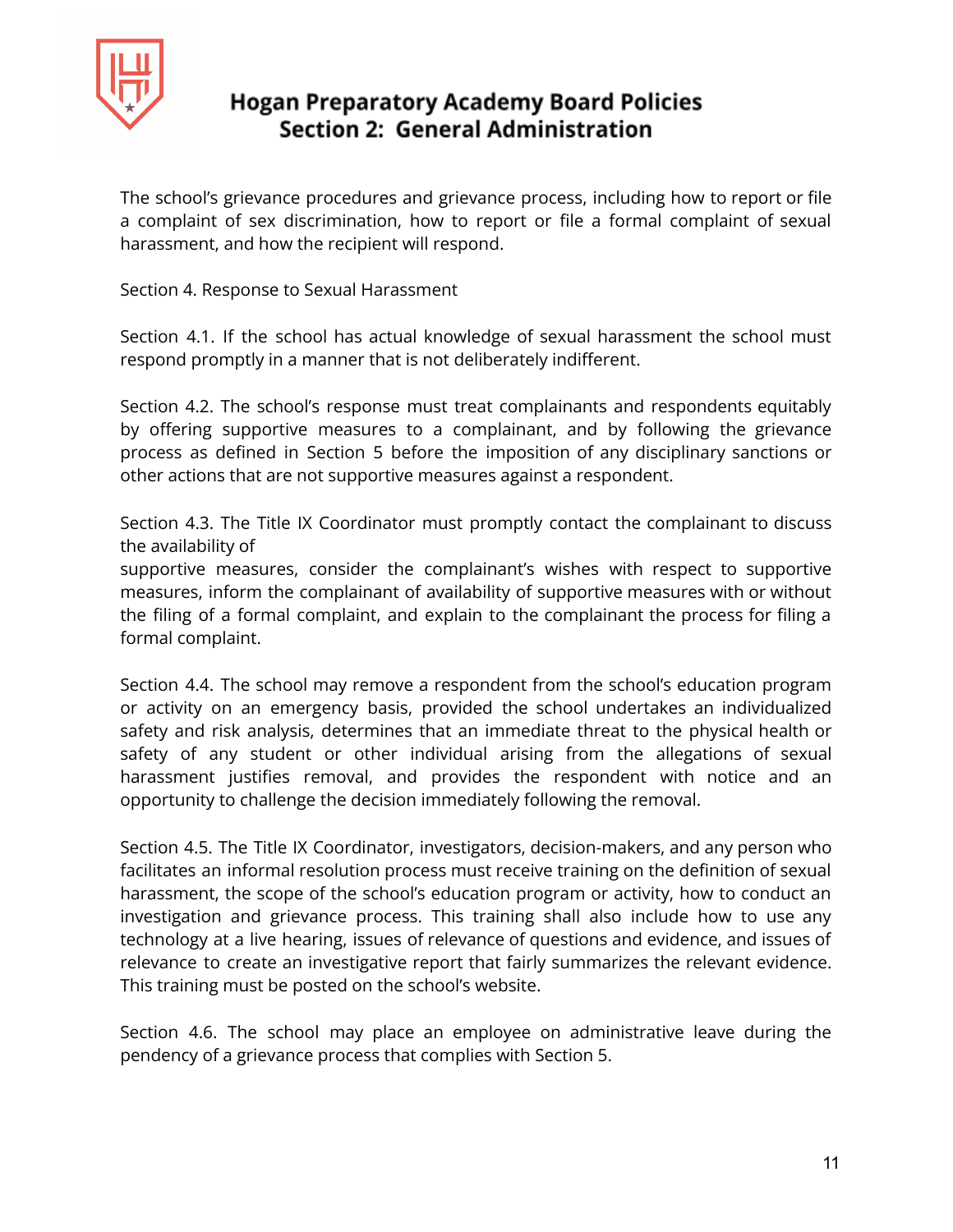

Section 5. Grievance Process for Formal Complaints of Sexual Harassment

Section 5.1. The school's treatment of a complainant or respondent in response to a formal complaint of sexual harassment may constitute discrimination on the basis of sex under Title IX.

Section 5.2. All provisions of the grievance process outlined in this policy must be applied equally to complainants and respondents.

Section 5.3. Grievance Process Requirements

Section 5.3.1 The grievance process must treat complainants and respondents equitably by providing remedies to a complainant where a determination of responsibility for sexual harassment has been made against the respondent.

Section 5.3.2. The grievance process must be followed before the imposition of any disciplinary sanctions or other actions that are not supportive measures are imposed on a respondent.

Section 5.3.3. Remedies must be designed to restore or preserve equal access to the school's education program or activity.

Section 5.3.4. All relevant evidence, including both inculpatory and exculpatory evidence, must be evaluated.

Section 5.3.5. Credibility determinations may not be based on a person's status as a complainant, respondent, or witness.

Section 5.3.6. The Title IX coordinator, any individual designated as an investigator, decision-maker or any individual designated to facilitate an informed resolution process, must not have a conflict of interest or bias for or against complainants or respondents generally or an individual complainant or respondent.

Section 5.3.7. The school shall select an unbiased individual to serve as the decision-maker. This individual shall not be the Title IX coordinator or the investigator.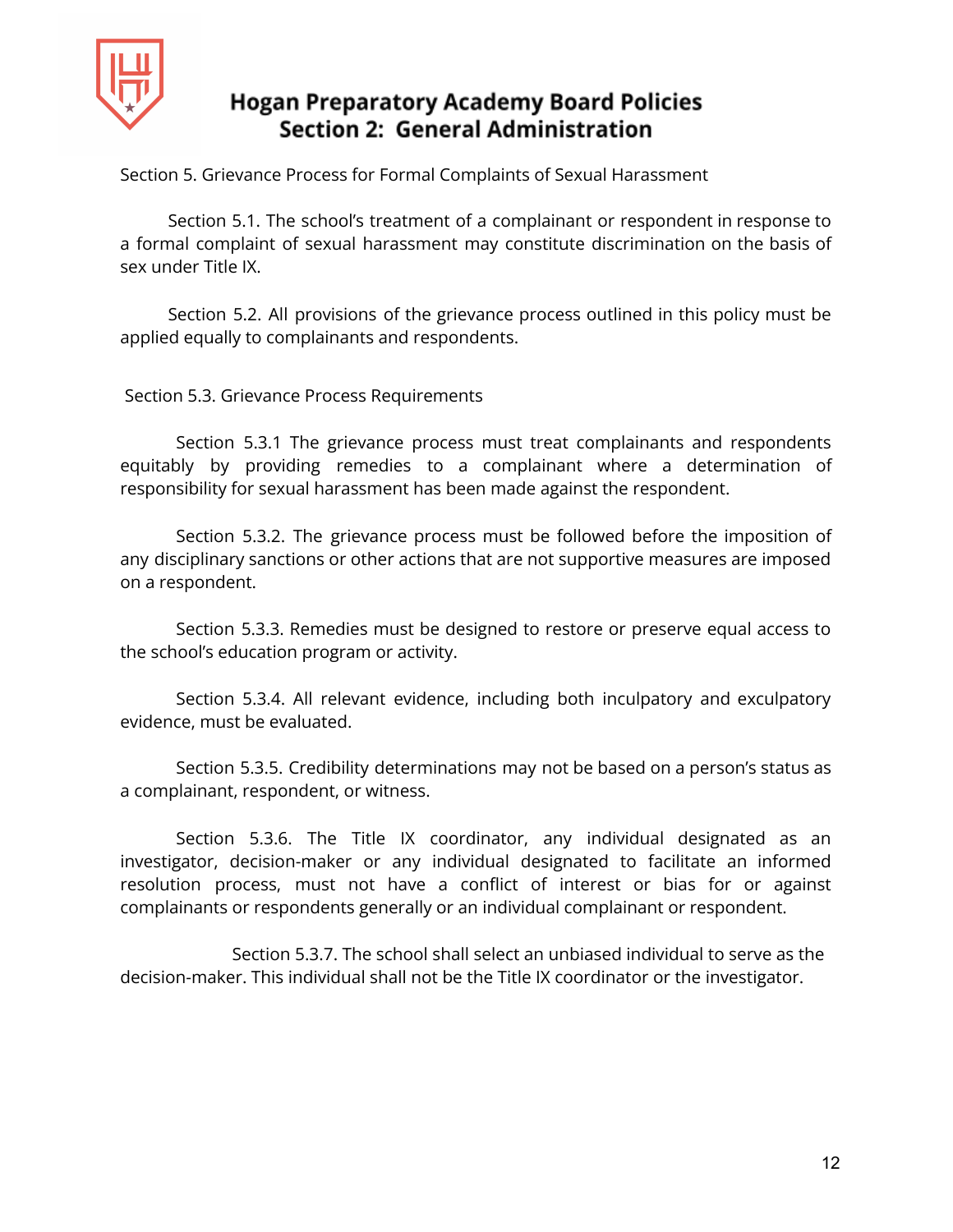

Section 5.4. Notice of Allegations. Upon receipt of a formal complaint, the school must provide the following written notice of the known parties:

- Recipient's grievance process, including an informal resolution process.
- Allegations of sexual harassment, including sufficient details known at the time and with sufficient time to prepare a response before any initial interview. Sufficient details include the identities of the parties involved in the incident, if known, the conduct allegedly constituting sexual harassment and the date and location of the alleged incident, if known.
- A statement that the respondent is presumed not responsible for the alleged conduct and that a determination regarding responsibility is made at the conclusion of the grievance process.
- The parties may have an advisor of their choice, who may be, but is not required to be an attorney.
- The parties may inspect and review evidence.
- Any provision in the school's code of conduct that prohibits knowingly making false statements or knowingly submitting false information during the grievance process.

Section 5.4.1 If the school decides to investigate any allegations not provided in the original notice as outlined in Section 5.4, the school must provide notice of the additional allegations to the parties whose identities are known.

#### Section 5.5. Investigation of a Formal Complaint

Section 5.5.1. During an investigation, the school must ensure that the burden of proof and burden of gathering evidence sufficient to reach a determination regarding responsibility rest on the school and not the parties.

Section 5.5.2. The school must obtain consent of a party to use a party's records that are made or maintained by a physician, psychiatrist, psychologist, or paraprofessional acting the profession's or paraprofessional's capacity or assisting in that capacity and which are made and maintained in connection with the provision of treatment to the party.

Section 5.5.3. The school must provide an equal opportunity for the parties to present witnesses, and other inculpatory and exculpatory evidence.

Section 5.5.4. The parties may not be restricted in their ability to discuss the allegations under investigation or to gather and present relevant evidence.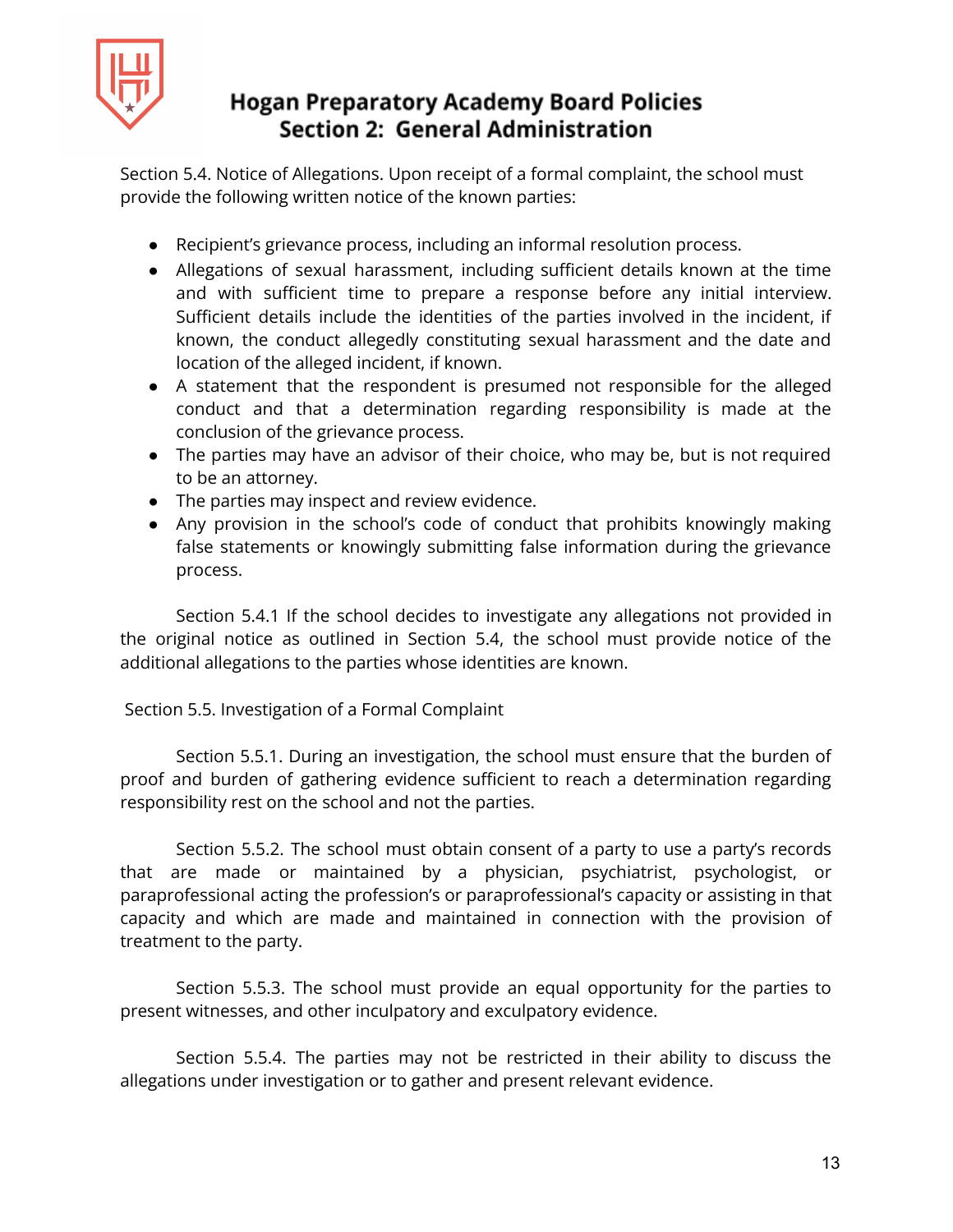

Section 5.5.5. Parties must be provided the same opportunities to have others present during any grievance proceeding, including the opportunity to be accompanied to any relevant meeting or proceeding by the advisor of their choice, who may be an attorney. The school may not limit who may be an advisor, however, the school may establish restrictions regarding the extent to which the advisor may participate in the proceedings, as long as the restrictions are applied equally.

Section 5.5.6. The school must provide any party with written notice of the date, time, location, participants, and purpose of all hearing, investigative interviews, or other meetings, with sufficient time for the party to prepare to participate.

Section 5.5.7. The school must provide both parties an equal opportunity to inspect and review any evidence obtained as part of the investigation that is directly related to the allegations raised in a formal complaint, including the evidence upon which the school does not intend to rely in reaching a determination regarding responsibility and inculpatory or exculpatory evidence whether obtained from a party or other source, so that each party can meaningfully respond to the evidence prior to conclusion of the investigation. Prior to completion of the investigative report, the school must send to each party and the party's advisor, if any, the evidence subject to inspection and review in an electronic format or a hard copy, and the parties must have at least 10 days to submit a written response, which the investigator will consider prior to completion of the investigative report. The school must make all such evidence subject to the parties' inspection and review available at any hearing to give each party equal opportunity to refer to such evidence during the hearing, including for purposes of cross-examination.

Section 5.5.8. Create an investigative report that fairly summarizes relevant evidence and, at least 10 days prior to a hearing (if so provided) or other time of determination regarding responsibility, send to each party and the party's advisor, if any, the investigative report in an electronic format or a hard copy, for their review and written response.

Section 5.6. Hearings.

The school may choose to provide a hearing. Regardless of whether a hearing is provided, the school must, after the investigative report is sent to both parties, provide an opportunity before a decision is reached, for each party to submit written, relevant questions that a party wants asked of any party or witness, provide each party with answers, and allow for additional, limited follow-up questions from each party.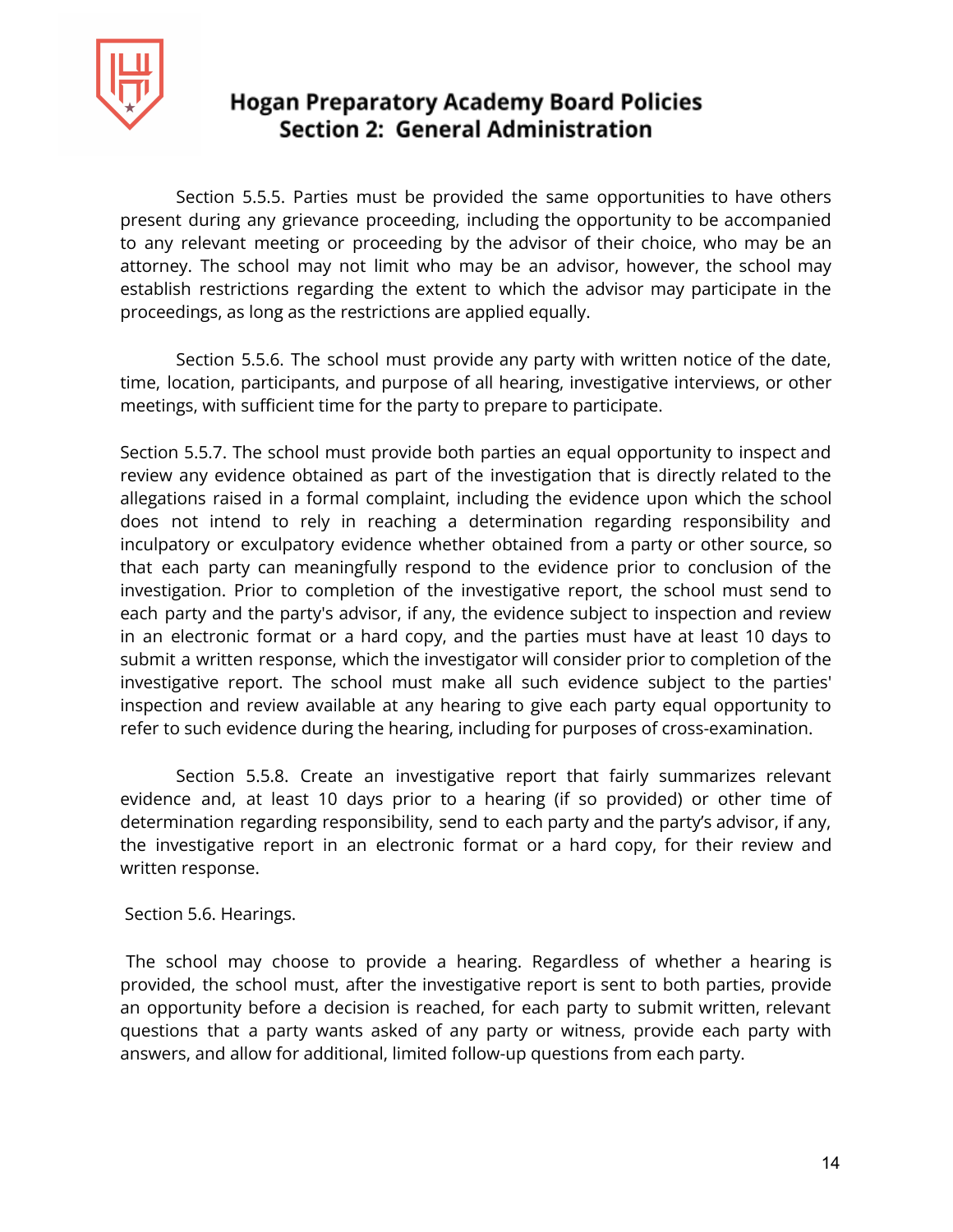

Section 5.6.1. With or without a hearing, questions and evidence about a complainant's sexual predisposition or prior sexual behavior are not relevant, unless such questions and evidence are offered to prove that someone other than the respondent committed the conduct alleged by the complainant, or if the questions and evidence concern specific incidents of the complainant's prior sexual behavior respect to the respondent and are offered to prove consent. The decision-maker(s) must explain to the party proposing the questions any decision to exclude a question as not relevant.

Section 5.7. Determination Regarding Responsibility. The decision-maker, who is someone other than the Title IX coordinator or the investigator, must issue a written determination regarding responsibility.

Section 5.7.1. The written determination must include:

- Identification of the allegations potentially constituting sexual harassment.
- A description of the procedural steps taken from the receipt of the formal complaint through the determination, including any notifications to the parties, interviews with parties and witnesses, site visits, methods used to gather other evidence, and hearings held.
- Findings of fact supporting the determination.
- Conclusions regarding the application of the school's code of conduct to the facts.
- Statement of and rationale for the result as to each allegation, including a determination regarding responsibility, any disciplinary sanctions the school imposes on the respondent, and whether remedies designed to restore or preserve equal access to the school's education program or activity will be provided by the school to the complainant.
- The school's procedures and permissible bases for the complainant and respondent to appeal.

Section 5.7.2. The written determination must be provided to the parties simultaneously.

Section 5.7.3. The determination regarding responsibility becomes final either on the date the recipient provides the parties with the written determination of the result of the appeal, if an appeal is filed, or if an appeal is not filed, the date on which an appeal would no longer be considered timely.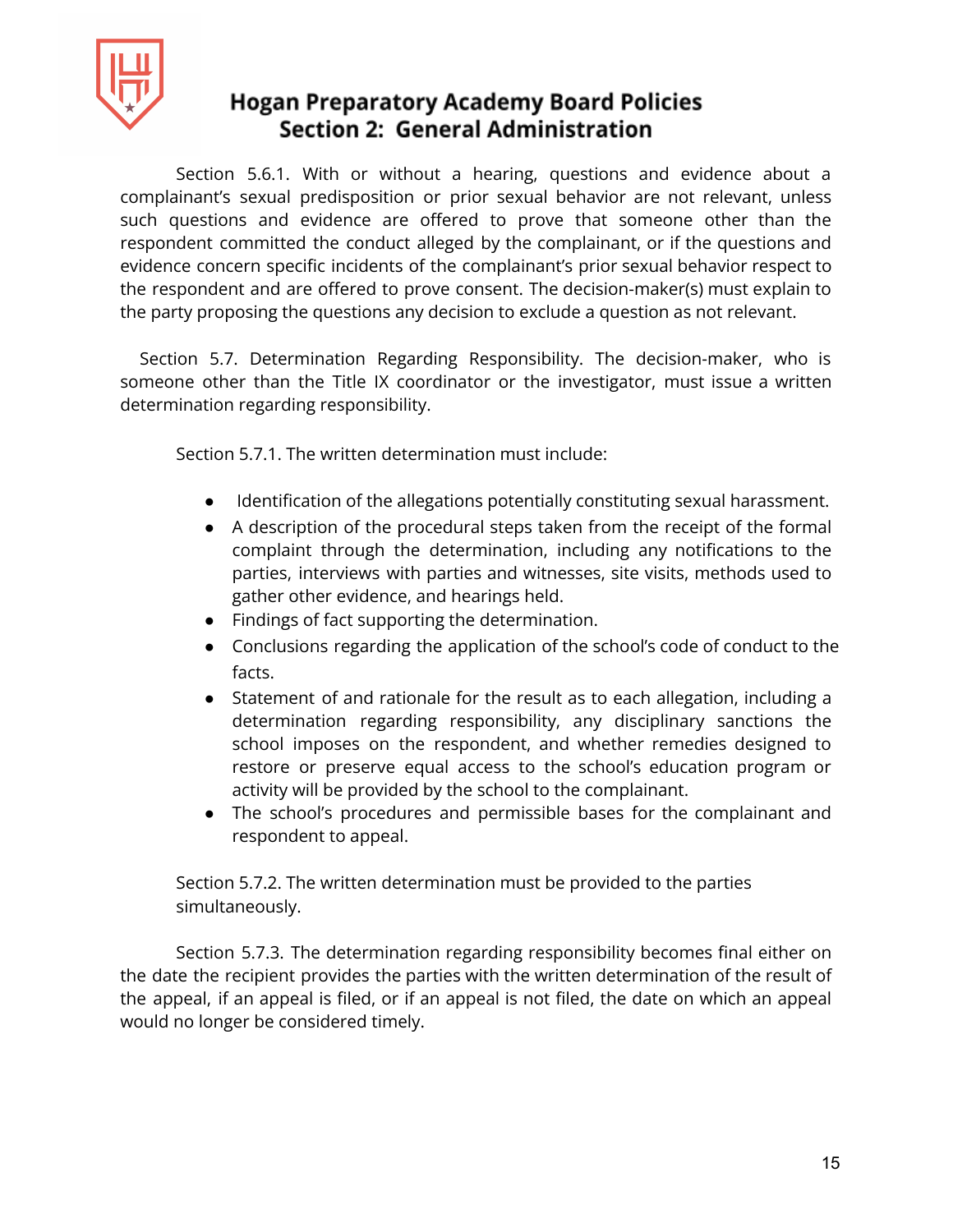

Section 5.8. Remedies.

The Title IX coordinator is responsible for effective implementation of any remedies.

Section 5.9. Appeals.

The school must offer both parties an appeal from a determination regarding responsibility and from a school's dismissal of a formal complaint or any allegations on the following bases:

- Procedural irregularity that affected the outcome of the matter.
- New evidence that was not reasonably available at the time the determination regarding responsibility or dismissal was made that could affect the outcome.
- The Title IX Coordinator, investigator(s), or decision-maker(s) had a conflict of interest or bias for or against complainants or respondents generally or the individual complainant or respondent that affected the outcome of the matter.
- The school may offer an appeal equally to both parties on additional bases.

Section 5.9.1. The school must notify the other party in writing when an appeal is filed and implement appeal procedures equally for both parties

Section 5.9.2. The school must ensure the decision-maker(s) for the appeal is not the same person as the decision-maker(s) that reached the determination regarding the responsibility or dismissal, the investigator(s), or the Title IX Coordinator.

Section 5.9.3. Both parties must be given a reasonable equal opportunity to submit a written statement in support of, or challenging the outcome

Section 5.9.4. The school must issue a written decision describing the result of the appeal and the rationale for the result

5.9.5. The school must provide the written decision simultaneously to both parties.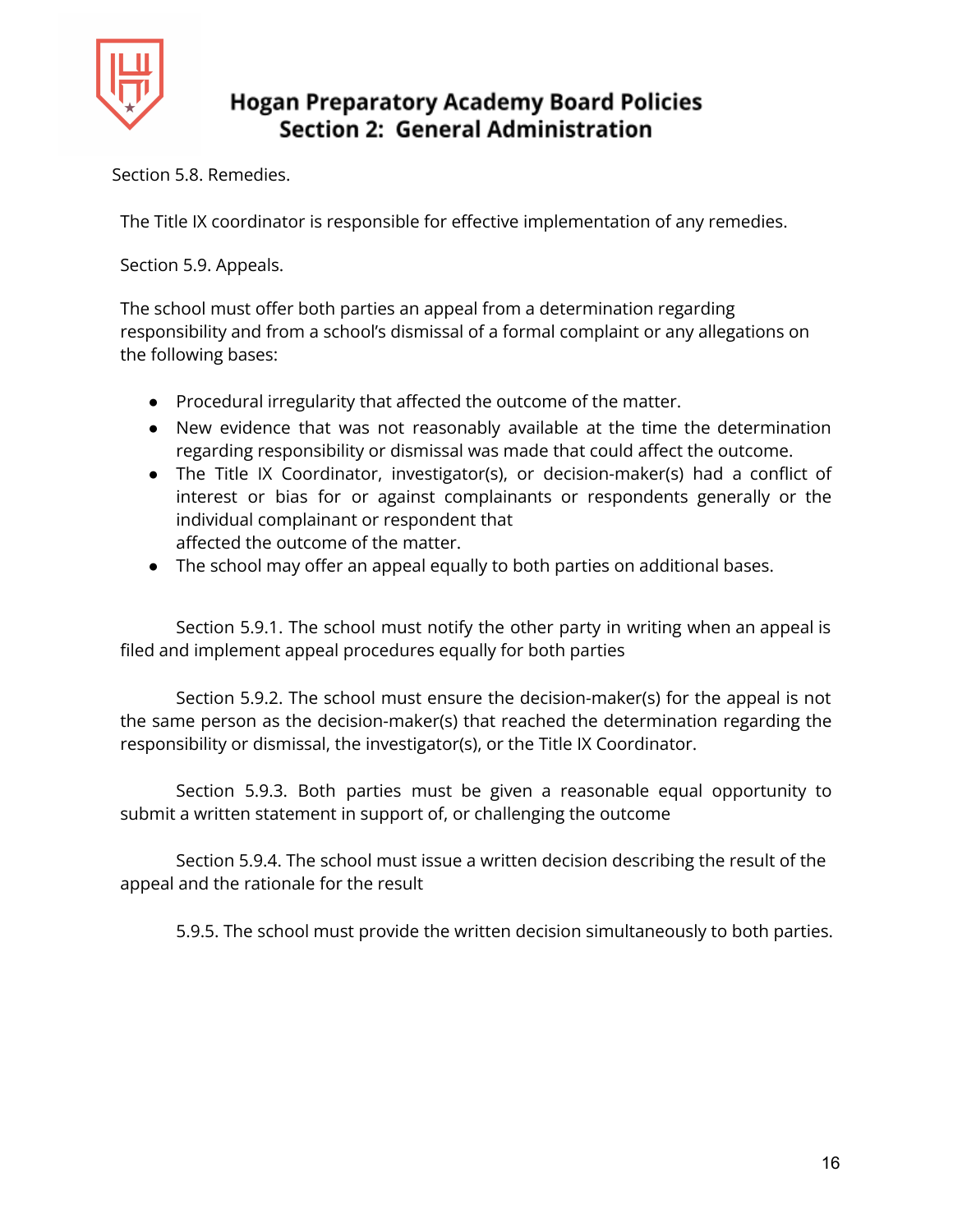

Section 5.10. Consolidation.

The school may consolidate formal complaint as to allegations of sexual harassment against more than one respondent, or more than one complainant against one or more respondents, or by one party against the other party, where the allegations of sexual harassment arise out of the same facts or circumstances.

Section 5.11. Dismissal.

After an investigation, if it is determined that the conduct alleged in the formal complaint would not constitute sexual harassment, the conduct did not occur in the school's education program or activity, or did not occur against a person in the United States, then the recipient must dismiss the formal complaint with regard to that conduct for the purposes of sexual harassment under Title IX. This dismissal does not preclude action under another provision of the school's code of conduct.

Section 5.11.1. A complaint or any allegations therein, may be dismissed at any time during the investigation or hearing if a complainant notifies the Title IX Coordinator in writing that the complainant would like to withdraw the formal complaint or any allegations therein; if the respondent is no longer enrolled or employed by the recipient; or specific circumstances prevent the recipient from gathering evidence sufficient to reach a determination as to the formal complaint or allegations therein.

Section 5.11.2. Upon dismissal of a complaint or any allegation therein, the school shall promptly send written notification of the dismissal and the reason(s) therefore simultaneously to the parties.

Section 6. Informal Resolution Process

Section 6.1. The school may not require as a condition enrollment or continuing enrollment, or employment or continuing employment, or enjoyment of any other right, waiver of the right to an investigation and adjudication of formal complaints of sexual harassment.

Section 6.2. The school may not require the parties to participate in an informal resolution process under this section and may not offer an informal resolution process unless a formal complaint is filed.

Section 6.3. At any time prior to the determination regarding responsibility, the school may facilitate an informal resolution process that does not involve a full investigation.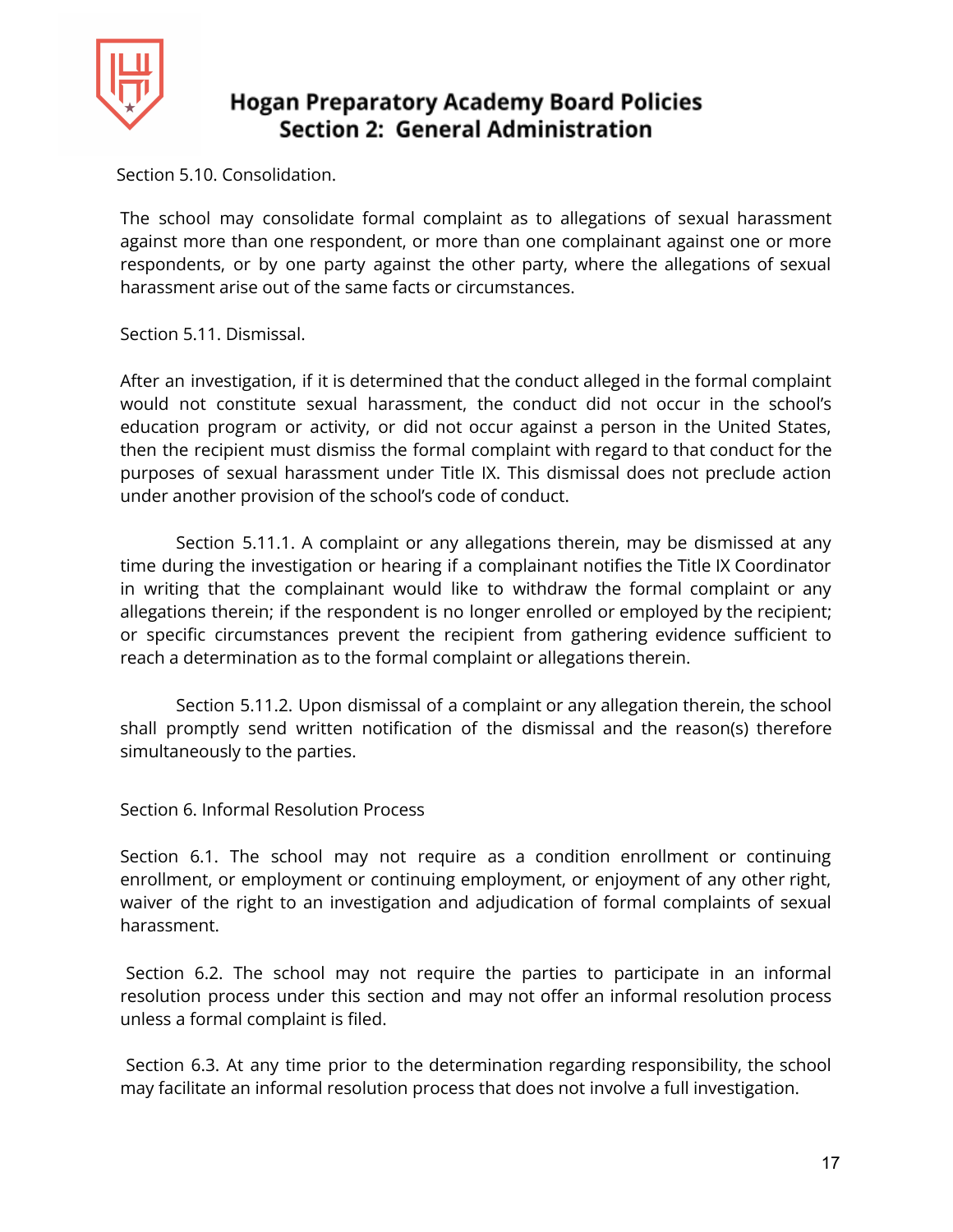

The school may do this if the parties are provided a written notice disclosing: the allegations, the requirements of the informal resolution process including the circumstances under which it precludes the parties from resuming a formal complaint arising from the same allegations, provided, however, that at any time prior to agreeing to a resolution, any party has the right to withdraw from the informal resolution process and resume the grievance process with respect to the formal complaint, and any consequences resulting from participating in the informal resolution process, including the records that will be maintained or could be share.

The parties must provide their voluntary, written consent to the informal resolution process

The school does not offer or facilitate an informal resolution process to resolve allegations that an employee sexually harassed a student.

Section 7. Recordkeeping

Section 7.1. The school must maintain the following records for a period of seven years:

- Each sexual harassment investigation including any determination regarding responsibility and any audio or audiovisual recording or transcript, any disciplinary sanctions imposed on the respondent and any remedies provided to the complainant designed to restore or preserve equal access to the recipient's education program or activity.
- Any appeal and the result of that appeal.
- All training materials.

Section 7.2. For each response under Section 4, the school must create and maintain for a period of seven years, records of any actions, including any supportive measures, taken in response to a report or formal complaint of sexual harassment. The school must document the basis for its conclusion that its response was not deliberately indifferent, and document that it has taken measures designed to restore or preserve equal access to the school's education program or activity. If the school does not provide supportive measures, the school must document the reasons why such a response was not clearly unreasonable in light of the known circumstances.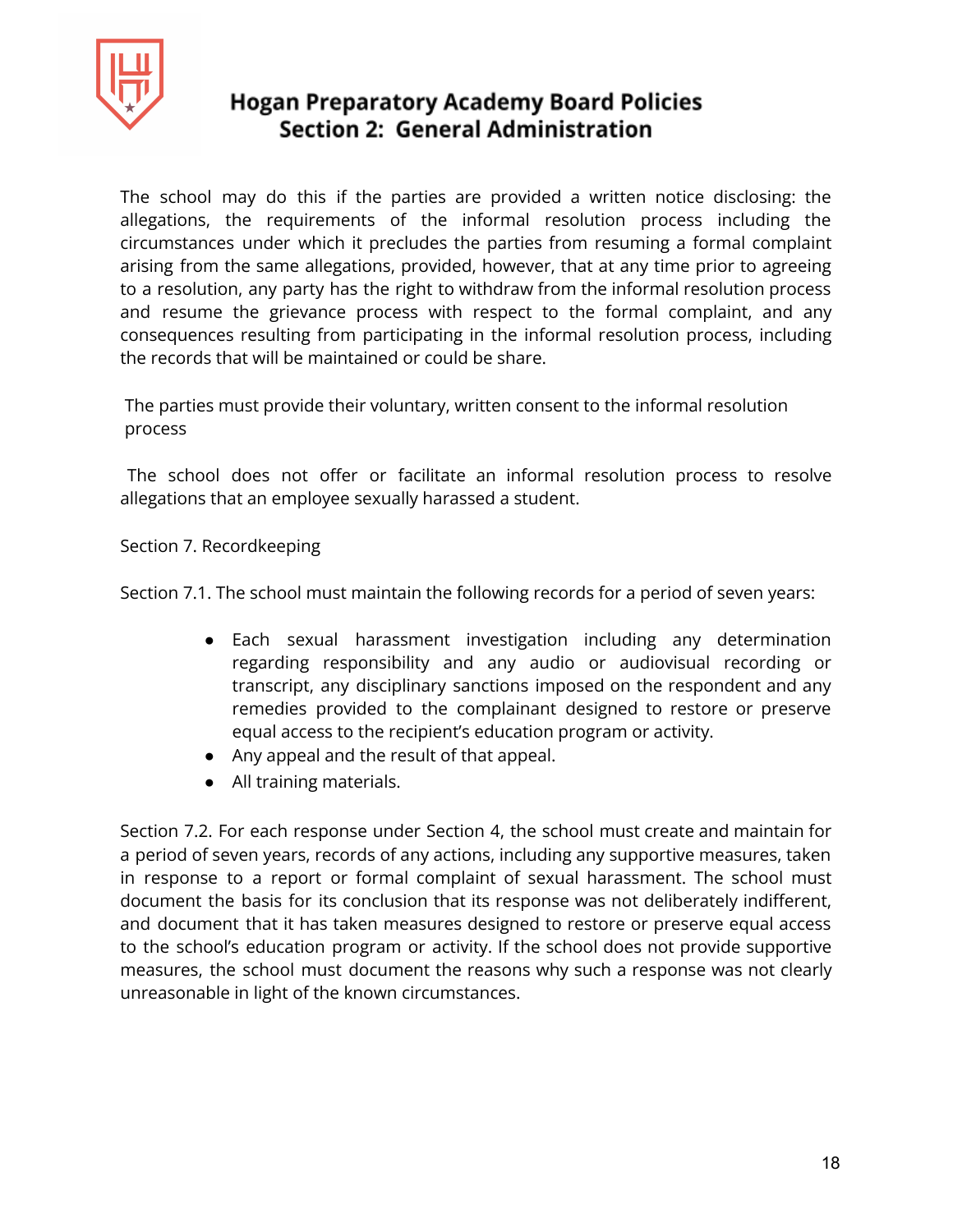

Section 8. Retaliation.

No individual may be intimidated, threatened, coerced, or discriminated against for the purpose of interfering with any right or privilege secured by Title IX because the individual has made a report or complaint, testified, assisted, or participated or refused to participate in any manner in an investigation, proceeding, or hearing under this part.

Intimidation, threats, coercion, or discrimination, including charges against an individual for code of conduct violations that do not involve sex discrimination or sexual harassment, but arise out of the same facts or circumstances as a report or complaint of sex discrimination, or a report or formal complaint of sexual harassment, for the purpose of interfering with any right or privilege secured by Title IX, constitutes retaliation. The school must keep confidential the identity of all parties.

Section 8.1. The exercise of rights protected under the First Amendment does not constitute retaliation.

Section 8.2. Charging an individual with a code of conduct violation for making a materially false statement in bad faith in the course of a grievance proceeding does not constitute retaliation, provided, however, that a determination regarding responsibility, alone, is not sufficient to conclude that any party made a materially false statement in bad faith.

\* This policy must be posted on the school's website.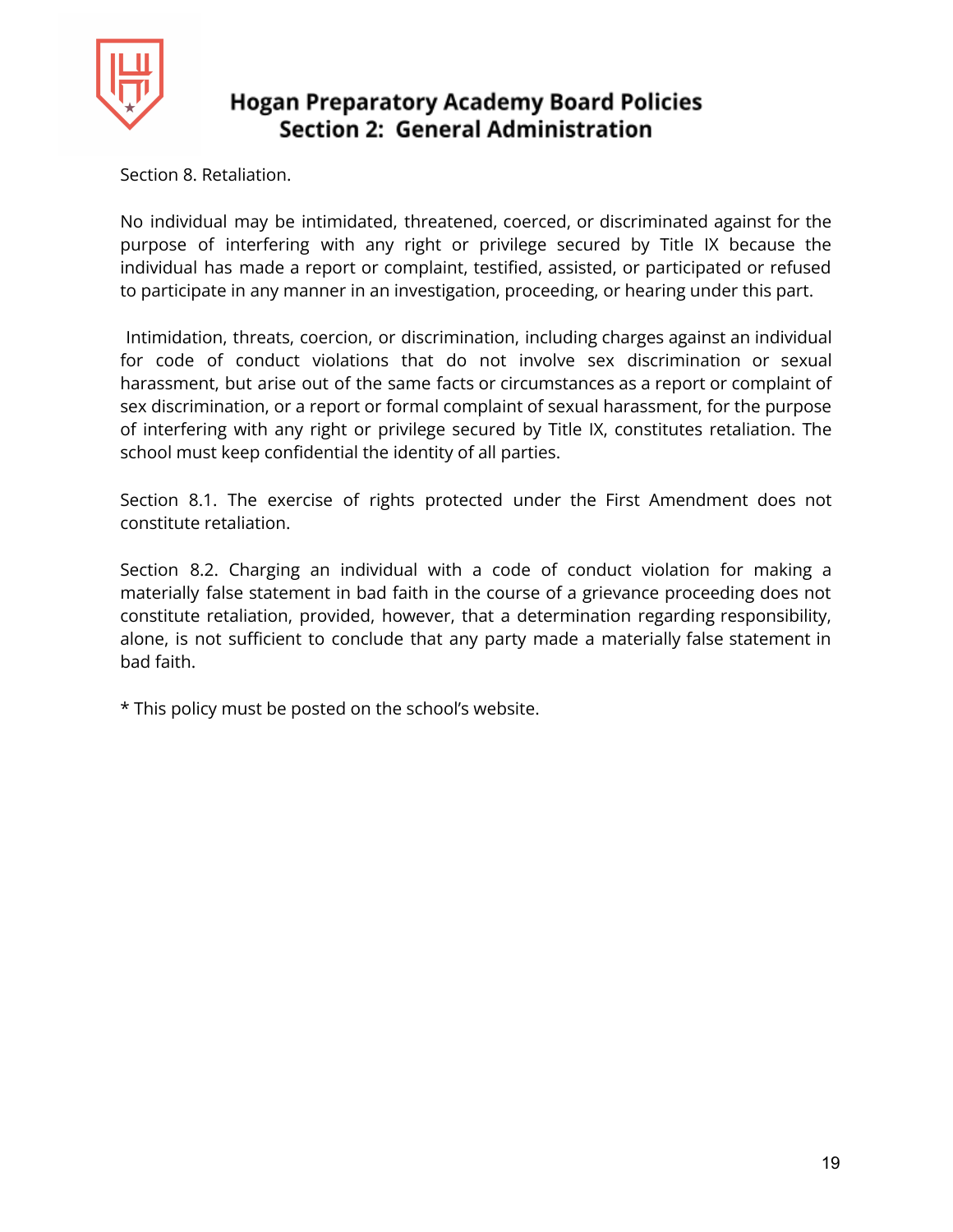

## **POLICY 1405 – SCHOOL/COMMUNITY RELATIONS: PARENT/FAMILY INVOLVEMENT IN EDUCATION**

*(Last approved: 12/19/2019)*

The Board recognizes the positive effects of parents/families' involvement in the education of their children. The Board is committed to strong parent/family involvement in working collaboratively with HPA staff as knowledgeable partners in educating HPA students. In order to implement the Board's commitment to parent/family involvement in education, the Superintendent will appoint a committee of parents, staff, and community representatives to serve as Hogan Prep's Parent Involvement Committee. The Committee's responsibilities will include recommendations for program development, parent/staff training and program evaluation. Program evaluation reports will be prepared and submitted to the Superintendent annually by June 1.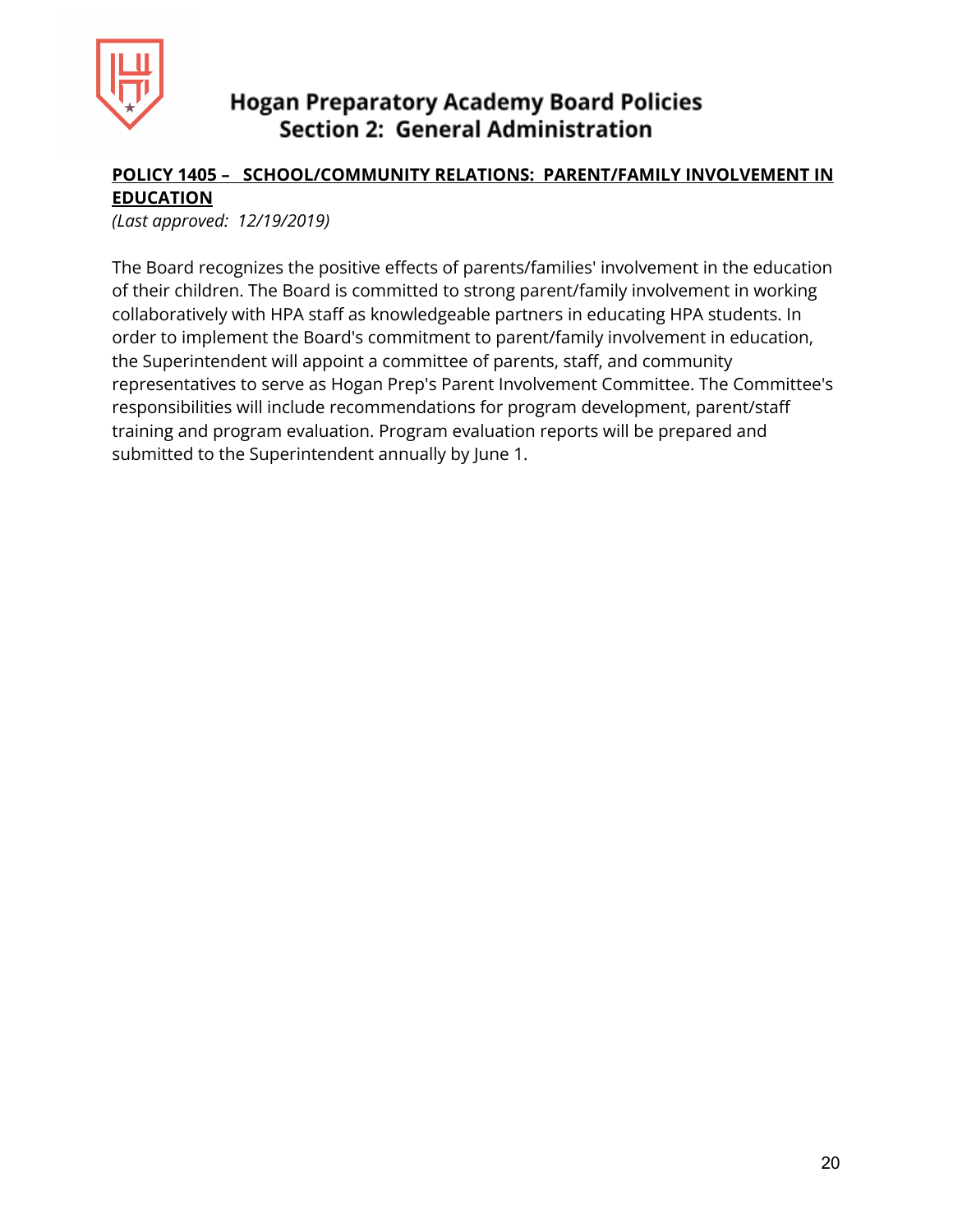

### **POLICY 1410 – SCHOOL/COMMUNITY RELATIONS: RELATIONS WITH LAW ENFORCEMENT AUTHORITIES**

*(Last approved: 12/19/2019)*

It is Hogan Prep's policy to cooperate fully with law enforcement agencies in promoting the welfare of our students, staff and the community. As provided in Policy and Regulation 2673, Hogan Prep officials will satisfy the reporting requirements of the Safe Schools Act. (See also Policy 2150 - Searches by School Personnel, and Policy 2160 - Interviews, Interrogations and Removal from School.)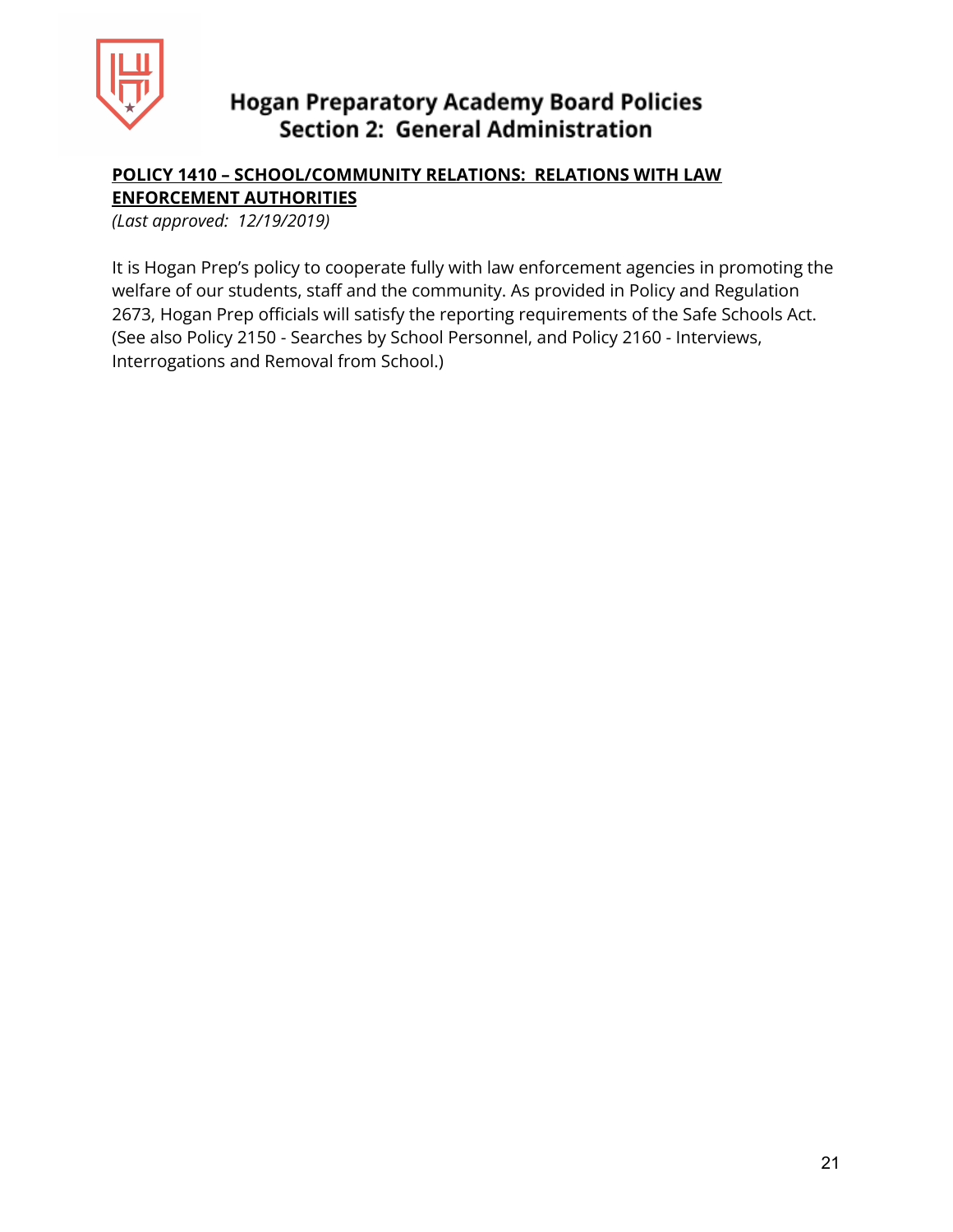

## **POLICY 1420 – SCHOOL/COMMUNITY RELATIONS: COMMUNITY USE OF SCHOOL FACILITIES**

*(Last approved: 09/28/2019)*

Priority for use of school facilities is reserved for students enrolled at Hogan Prep. Facility use includes curriculum based learning, tutoring, extracurricular activities and the distribution of student support services. In situations where students are doing virtual learning, Hogan's facilities will remain open and available to students for delivery of academic and support services.

School facilities are available for community use when facilities are not required for instructional or administration purposes. Use of Hogan Prep facilities is subject to approval of the community group's application and is subject to conditions established by the Board as set forth in administrative regulations.

To the extent that school facilities are available for community use, such facilities will be open, under the same terms and conditions, to youth groups including but not limited to Boy Scouts, Girl Scouts, Big Brothers-Big Sisters of America, Boys and Girls Clubs of America, Little League Baseball and similar groups. When outside groups are permitted to use school facilities under this policy, Hogan Prep will not unlawfully discriminate against groups based upon a group's religious, political or philosophical content of the speech at such meetings.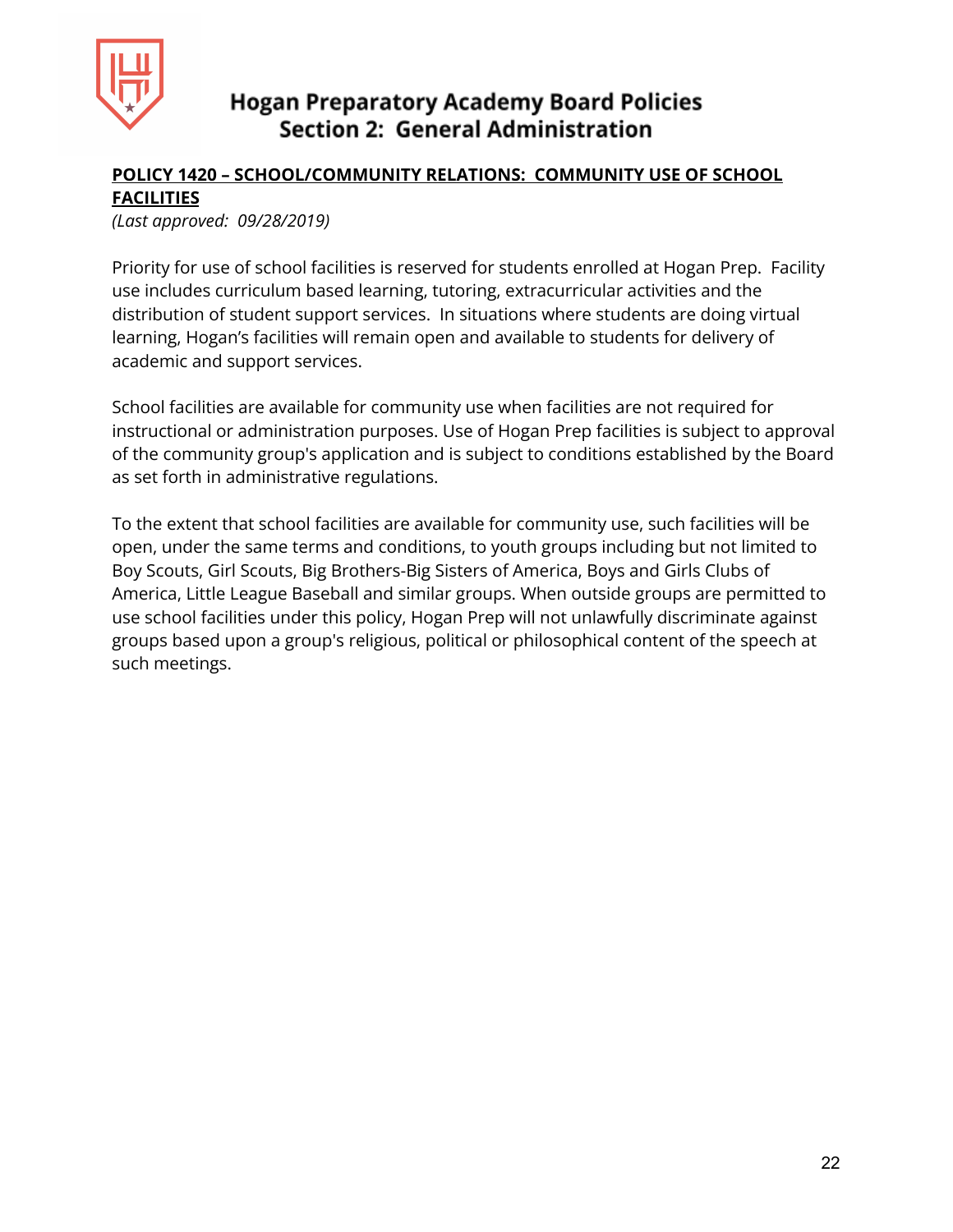

## **POLICY 1425 – SCHOOL/COMMUNITY RELATIONS: VOLUNTEERS & CHAPERONES POLICY**

#### *(Last approved: 09/27/2021)*

The Governing Board of Hogan Preparatory Academy adopts the following policy effective on the date that the policy is adopted by the Board.

#### SECTION 1.

The School encourages participation of parents and citizens of the community to volunteer in the school in order to serve as additional resources to the teachers and students. Prior to serving as a volunteer, each individual who may have unsupervised contact with a child must complete an application for the position, have a satisfactory criminal records check, and have a satisfactory check of the child abuse/neglect records maintained by the Missouri Department of Social Services.

SECTION 2. Chaperone Duties and Responsibilities

2.1 All students must ride in school provided transportation both to and from the field trip and during transport during a field trip to multiple locations. At no time will students ride in transportation not provided by the school unless prior approval by administration is granted in writing.

2.2 School staff shall maintain a list of all chaperones and the students to which they are assigned. Chaperones are responsible specifically to supervision of these students; however, they also retain responsibility for general supervision and safety of all students.

2.3 Adults observing behavior by students or other adults that is contrary to school policy or procedure should immediately report the incident to a school staff member or administration.

2.4 School staff is responsible for taking roll of students prior to departure from any location, every time the group reconvenes, and periodically throughout the course of trip to ensure all students are present. School staff may not delegate this responsibility to a chaperone or any other person.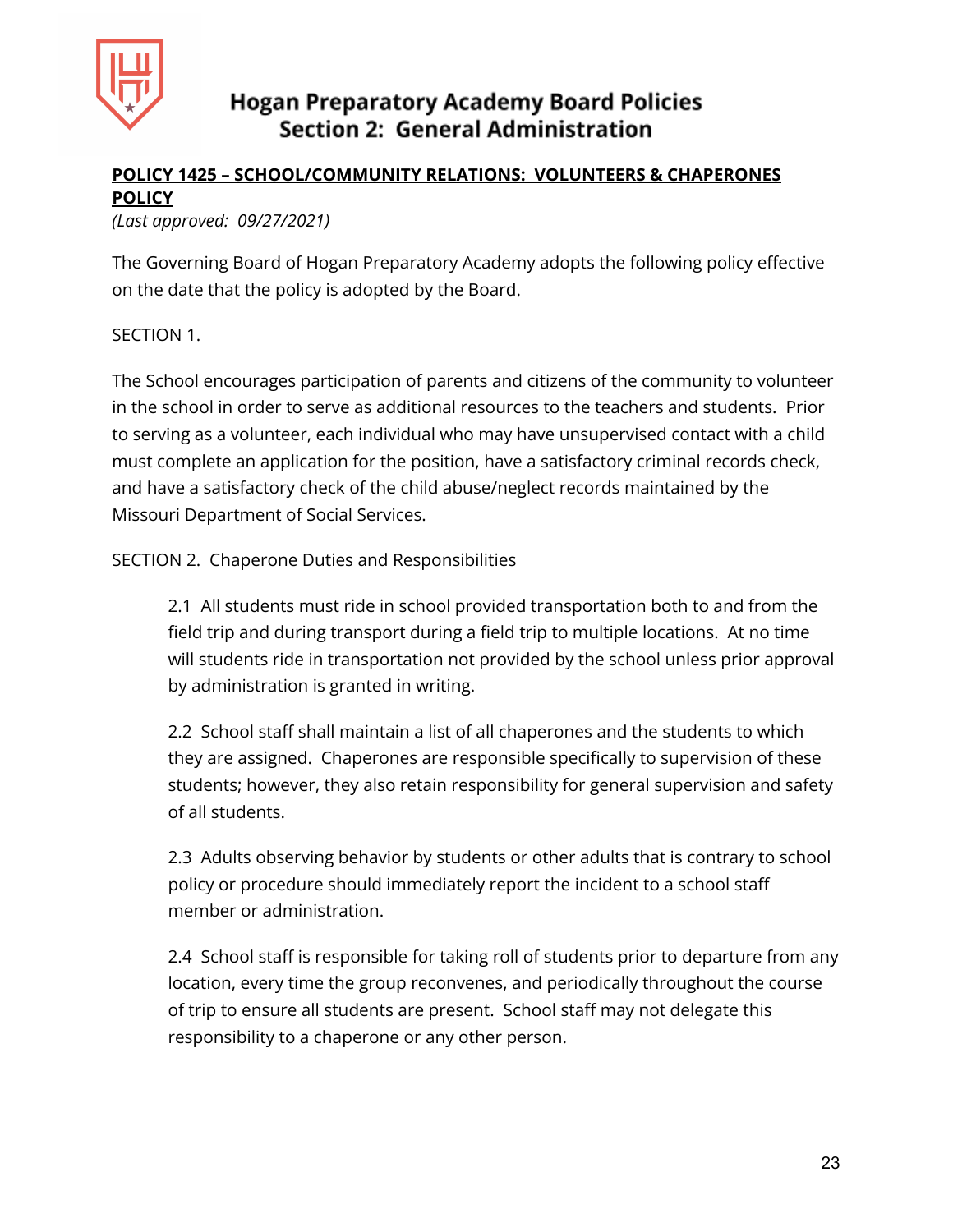

2.5 The use of cell phones and texting should be for emergency use only when acting in a supervisory capacity.

2.6 Chaperones should be strategically located on buses and at venues to ensure that students are adequately supervised at all times.

2.7 Chaperones may not bring siblings of their child who is attending the trip.

2.8 Chaperones may not leave the group or venue at any time during the course of a field trip from departure from the school to arrival at the school after the trip. Chaperones and School staff are expected to participate in all activities planned as part of the field trip itinerary.

2.9 Chaperones may not drink alcoholic beverages, utilize illegal substances, smoke or chew tobacco, or use profanity at any time during the course of a field trip from departure from the school to arrive at the school after the trip. Chaperones should refrain from socializing with other chaperones or School staff while supervising students.

2.10 Chaperones should ensure that all students remain seated on the bus and monitor student behavior on the bus. Students are expected to be quiet while in heavy traffic, when exiting/entering the interstate, or when crossing a railroad track.

2.11 Students should be escorted into and out of public bathrooms. At not time should any student, even a child of a chaperone, be left unattended in a bathroom.

2.12 A School staff member or chaperone should never leave students unattended.

2.13 Students should remain with their specific chaperone unless authorized by a school staff member.

2.14 Students who become ill during the course of a field trip should be brought to a school staff member. Parents of the student should be promptly contacted by the school staff member. The school staff member and chaperone will work collaboratively to ensure the child is properly attended.

2.15 All procedures and rules specific to a field trip shall be strictly adhered to by all parents, students, and school staff.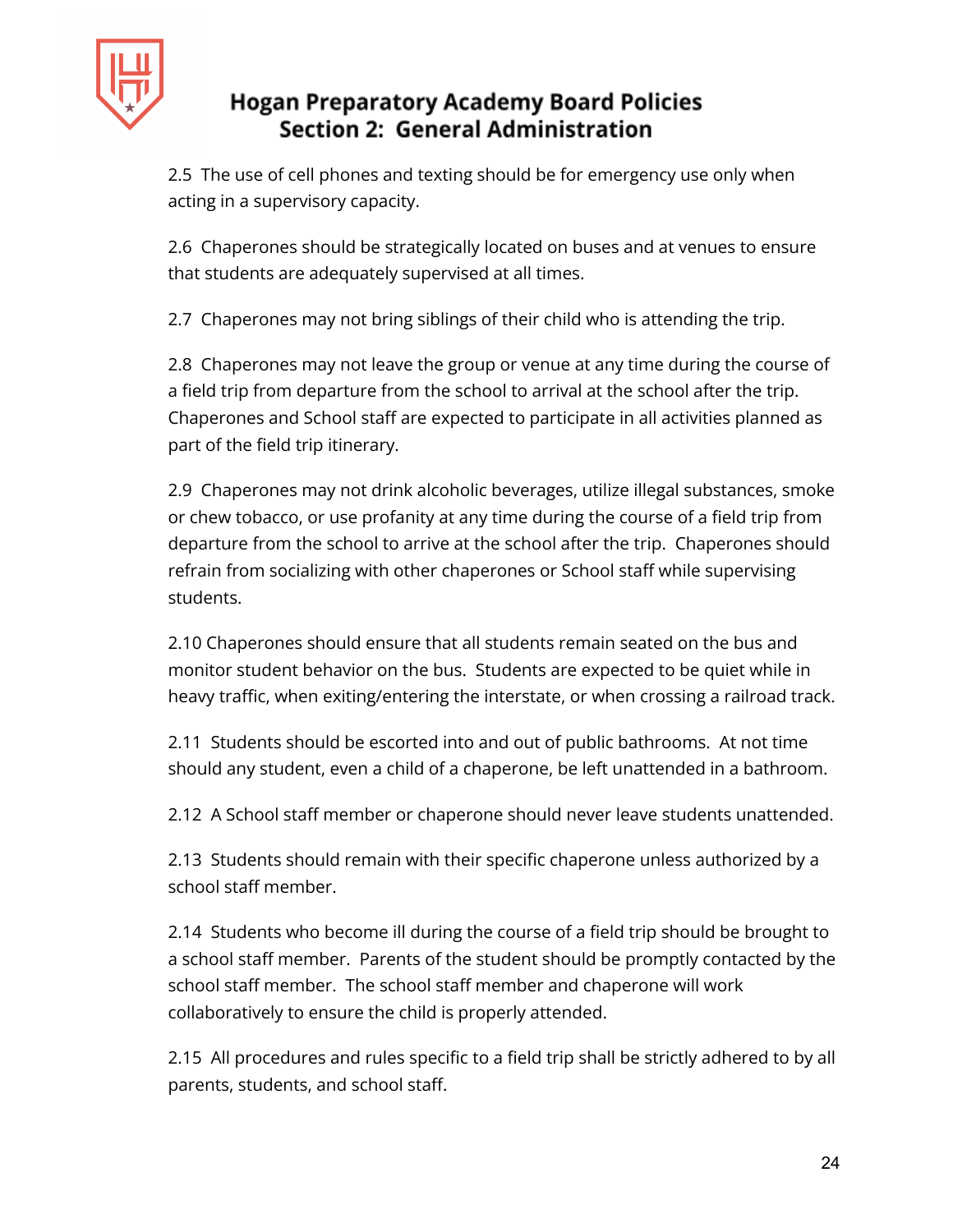

## **POLICY 1430 – SCHOOL/COMMUNITY RELATIONS: VISITORS TO SCHOOLS**

*(Last approved: 12/19/2019)*

Principals and teachers shall welcome and encourage visits by parents/guardians, Board members, volunteers and patrons of the schools. All visitors shall report to the principal's office on entering the building so that the office will be aware of their presence. When a patron of the school has a need for a conference with a teacher or counselor, an appointment should be made so the staff member may proceed with his/her assigned duties without undue interruption.

Groups of visitors wishing to visit the school or facilities shall notify the Superintendent as far in advance as possible.

Students dismissed earlier in one school than others are not permitted to be on the grounds of any other Hogan Prep school.

All persons who do not obtain permission from the principal's office to visit the school, or visitors who create serious distractions to the learning environment in the building or on the premises, shall be considered trespassers and subject to arrest and prosecution.

In order to minimize the potential harm to staff and students, persons listed on the sex offenders list may not be present in any school building, or on HPA property, in any HPA vehicle utilized to transport students, or be present at school activities without the written permission of the Superintendent. If permission is granted for a specific event or events, the Superintendent will notify the principal, where the sex offender will be present. Sex offenders cannot reside within 1,000 feet of a school or victim unless the individual is receiving treatment in a treatment facility or nursing home for purposes of getting treatment.

#### **Observations by Parents, Advocates, or Others**

Under applicable state and federal law, a parent does not have a right to observe his/her child in the educational setting. However, if a parent, advocate or other person wishes to conduct an observation of any child, activity, teacher, or classroom, he or she must submit a written request to the building principal with the following information:

- 1. The name and position of the individual(s) who will be observing;
- 2. The date and time he or she wishes to observe;
- 3. The amount of time he or she wishes to observe;
- 4. The specific purpose for which he or she wishes to observe.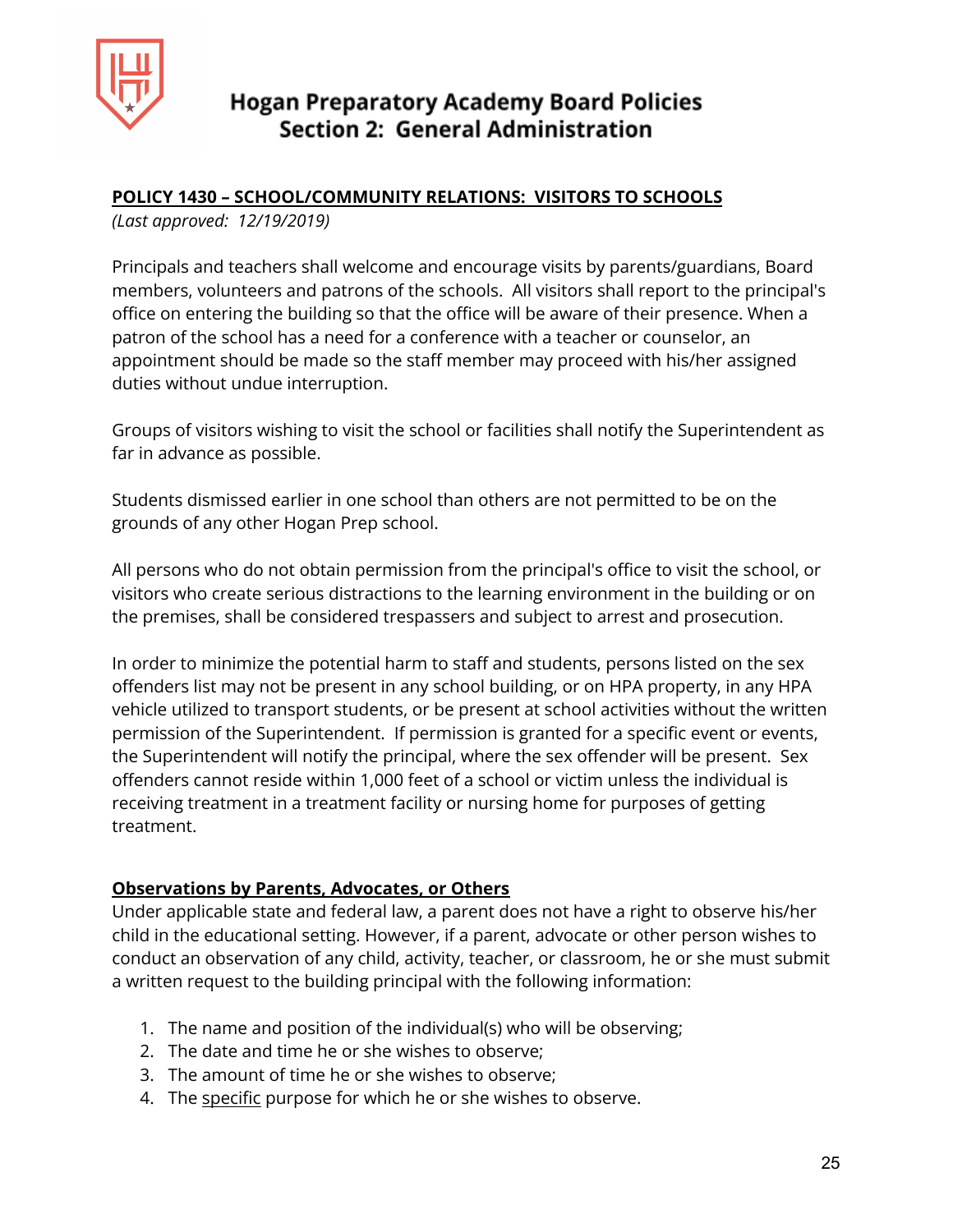

The building principal must then grant written permission for the observation to occur. Hogan Prep reserves the right to deny any observation that it believes will disrupt the educational environment or may lead to a direct or indirect release of personally identifiable information about a student or students. The building principal or other administrator will provide a written or verbal explanation of its decision prior to the requested observation date.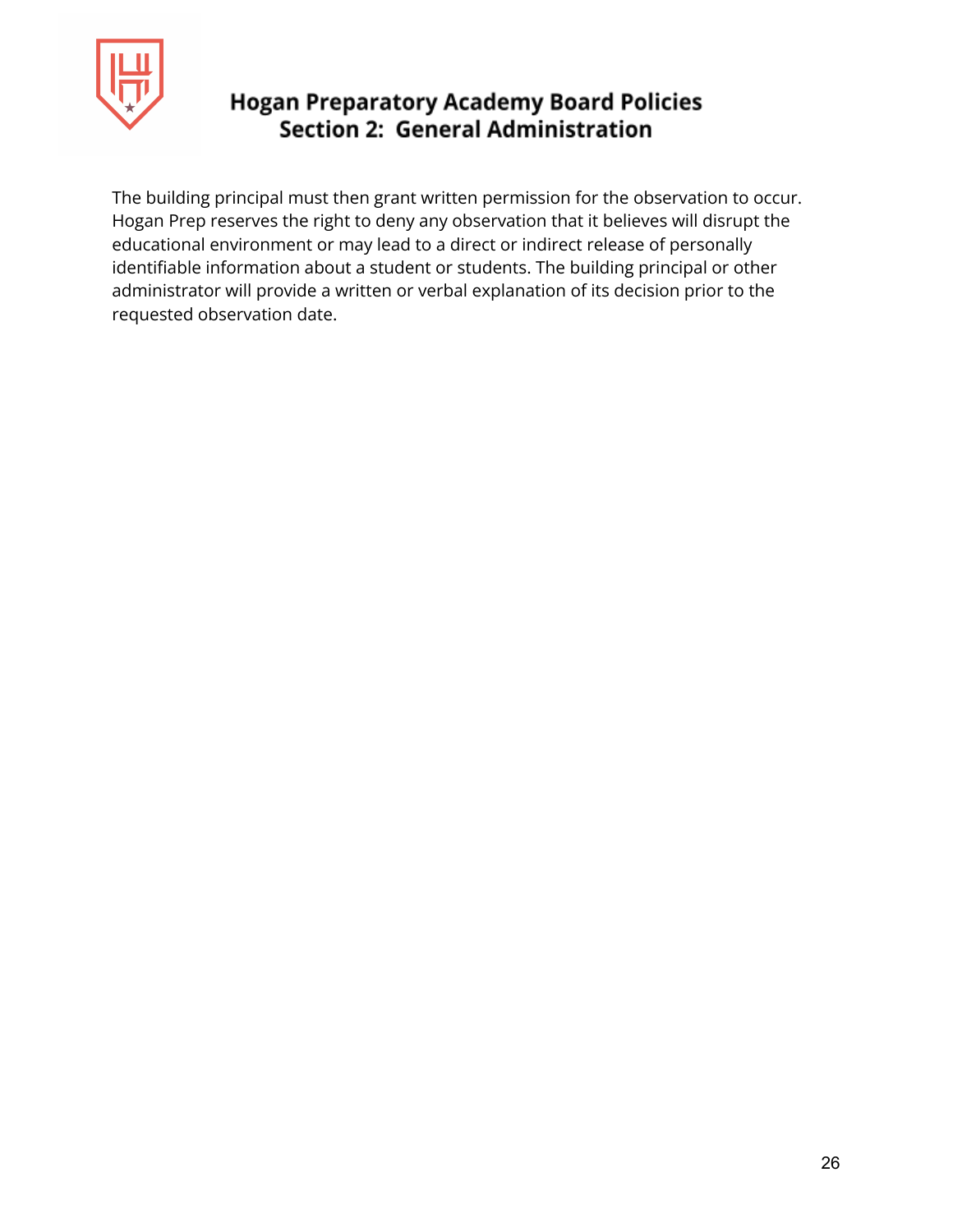

#### **POLICY 1431 – SCHOOL/COMMUNITY RELATIONS – CODE OF CONDUCT - ADULTS** *(Last approved: 9/27/2021)*

The Board of Directors is committed to providing a safe, harassment-free environment for students and employees, which promotes mutual respect, civility and orderly conduct among Hogan Preparatory Academy employees, parents and the public. Hogan Prep discourages uncivil behavior. This policy is not intended to deprive any person of his or her freedom of expression, but rather to maintain a safe, orderly educational environment for our students.

Therefore, the Board has established a code of conduct for parents, patrons, and visitors during communications as well as while on school premises and at school activities. All parents, patrons, and visitors will be expected to conduct themselves in a manner reflective of a positive role model for children. Uncivil behavior shall be defined as any behavior that is (1) physically or verbally threatening, either overtly or implicitly, as well as behavior that is aggressive, hostile, volatile, coercive, intimidating, violent, harassing or bullying, and (2) directed toward employees, students, parents, patrons, visitors or anyone having business with Hogan Prep.

Examples of uncivil behavior include, but are not limited to, the use of profanity, disrupting or threatening to disrupt school or office operations, threatening the health or safety of others, willfully causing property damage, loud or offensive language that might provoke a violent reaction, personally insulting remarks, attacks regarding a person's race, gender, nationality, religion, disabling condition or any other personal characteristic, or behavior that is out of control. Uncivil behavior may be verbal or nonverbal and can occur during face-to-face or written communications, telephone conversations, voice mail messages, and any other electronic means or medium of communication.

Any individual who engages in uncivil behavior will be advised by the employee to whom the remarks are directed to communicate in a civil manner. If the individual does not stop the uncivil behavior, the Hogan Prep employee will notify the individual that the meeting and/or communication is terminated, and shall notify his/her supervisor of such incident immediately. If the uncivil behavior occurs on school property or during a school activity, the individual will be directed to leave promptly. The supervisor shall make a determination on the method of any future communication which may include advising the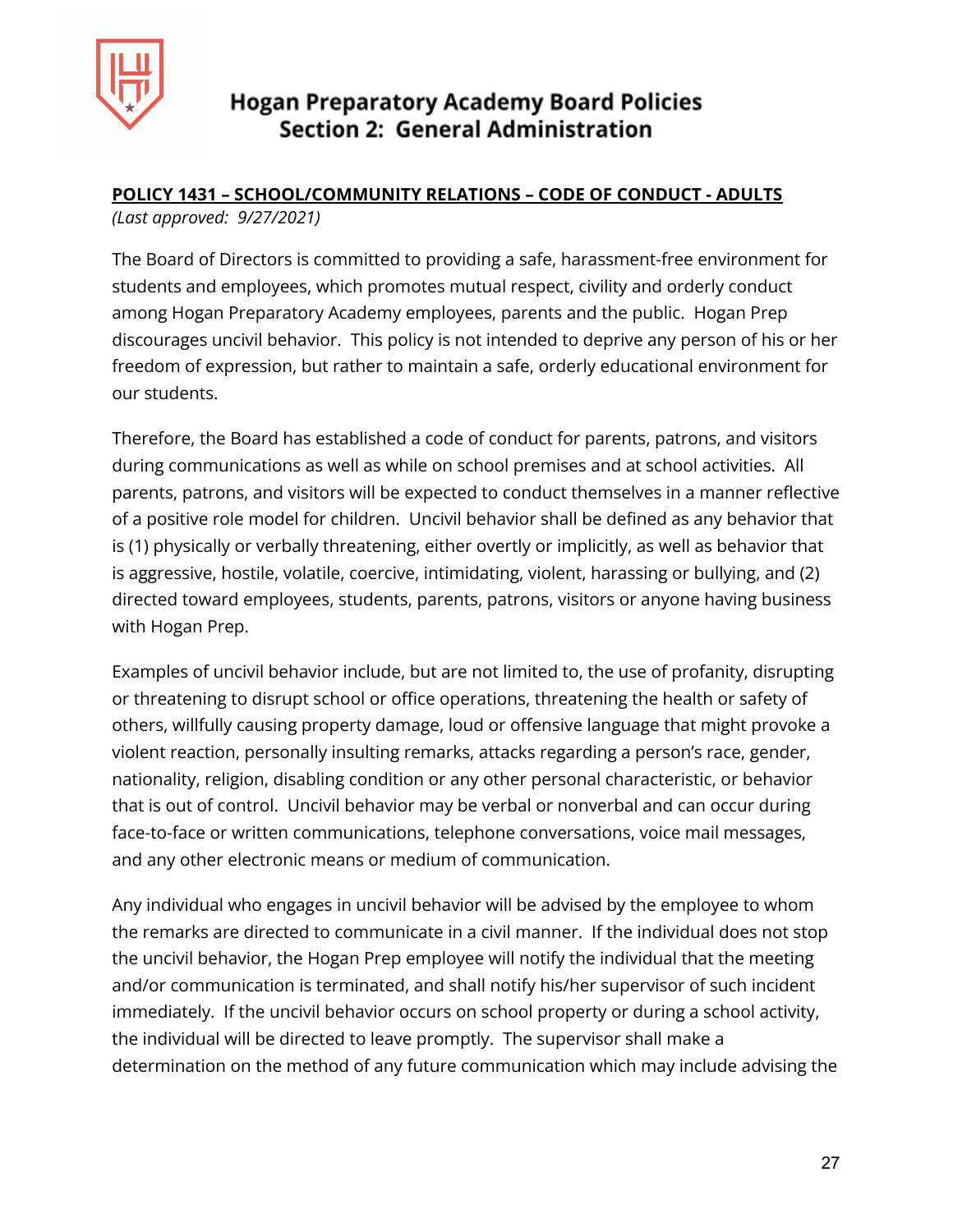

individual that they are not allowed on school property or at school activities until further notice and that any future communication be directed only to the supervisor.

Physical or violent behavior will result in a ban by the Superintendent from school premises and activities and will be referred to law enforcement and any other relevant agency. The Superintendent, in consultation with the Board, will determine the length of the ban. Failure to comply with the restricted access provided in this policy will result in the filing of civil and/or criminal charges.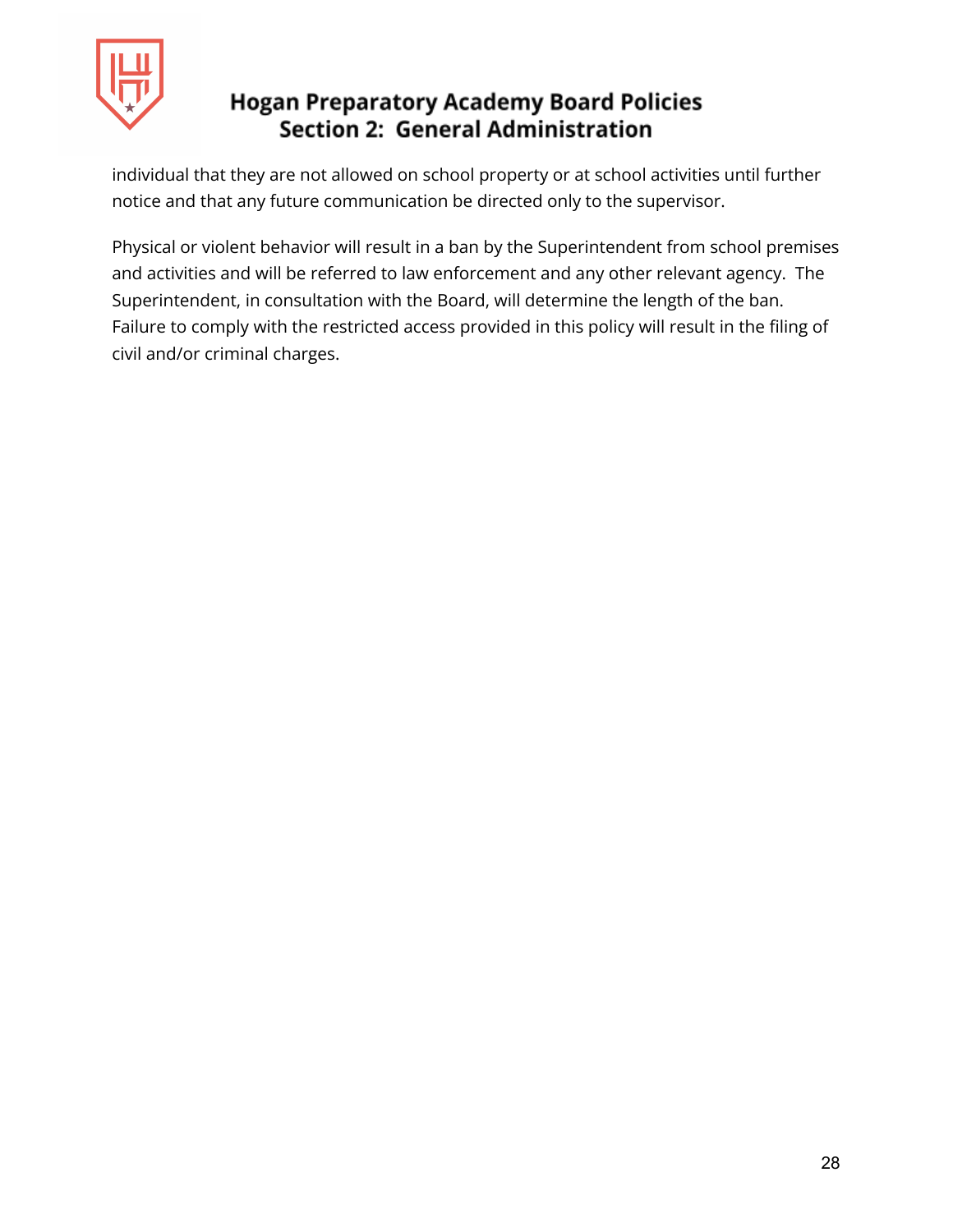

#### **POLICY 1432 – SCHOOL/COMMUNITY RELATIONS: PROHIBITION AGAINST FIREARMS AND WEAPONS**

*(Last approved: 12/19/2019)*

The presence of firearms and weapons poses a substantial risk of serious harm to Hogan Prep students, staff and community members. Therefore, possession of firearms and weapons is prohibited on school premises at all times except for law enforcement officials and as otherwise provided in this policy. As used in this policy, the phrase *school premises* includes all Hogan Prep buildings, grounds, vehicles and parking areas. This prohibition also extends to the sites of school activities, whether or not those school activities are conducted on School property.

Individuals found to be in violation of this policy will be dealt with severely. Students will be disciplined up to and including expulsion as provided in Policy and Regulation 2620 - Firearms and Weapons in School. Law enforcement officials will be notified and the individual violating this policy will be directed to leave school premises. Non-students violating this policy will be barred from all school premises and school activities for a period of one (1) year. Subsequent violations by the same individual will result in a permanent bar from school premises and school activities.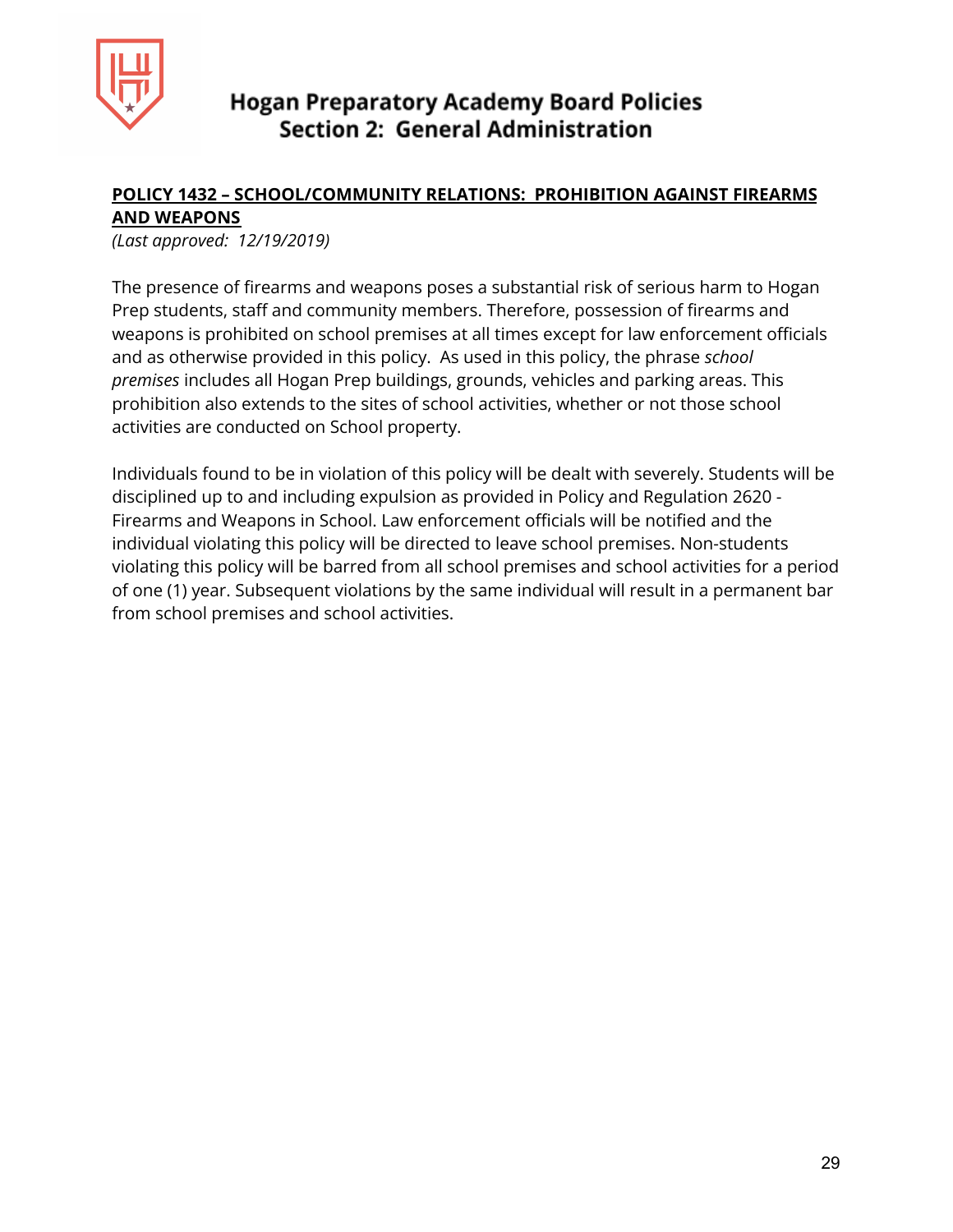

### **POLICY 1440 – SCHOOL/COMMUNITY RELATIONS: STUDENT & CLASSROOM OBSERVATIONS POLICY**

*(Last approved: 9/27/2021)*

The Governing Board of Hogan Preparatory Academy adopts the following policy effective on the date that the policy is adopted by the Board.

SECTION 1. Classroom Observations.

1.1 While the School acknowledges that some educational benefit may be derived from third parties wishing to conduct classroom observations for research purposes for educational products or services, it is the responsibility of the School to protect the privacy of all students.

1.2 Requests for observations by an outside educational or clinical professional must be submitted in writing to the Superintendent or his/her designee for consideration at least two weeks in advance of the requested observation. The request must include the name and credentials of the professional who will be observing the classroom, the purpose of the classroom observation, the data that will be collected and a certification that the third party will comply with the Family Education Rights and Privacy Act ("FERPA") and any other applicable state or federal laws pertaining to student privacy. In addition, the third party may be required to execute a confidentiality agreement.

1.3 Superintendent or his/her designee must provide parents of students in the classroom written notice of a third party's desire to observe the classroom, and parent concerns regarding outside observers shall be taken into consideration in the decision whether or not to allow the third party to observe the classroom.

1.4 If the outside professional is approved for the observation, all data collected shall be provided to the Superintendent or his/her designee.

1.5 Upon request, the Superintendent or his/her designee may, at his/her discretion, grant permission for visits by outside service providers who currently provide private educational or therapy services to a current student. To minimize disruption to the instructional program, outside service providers must comply with the guidelines for all visitors plus the following additional guidelines: (1) the third party must currently provide educational or therapy services to the student; (2) provide the Superintendent or his/her designee an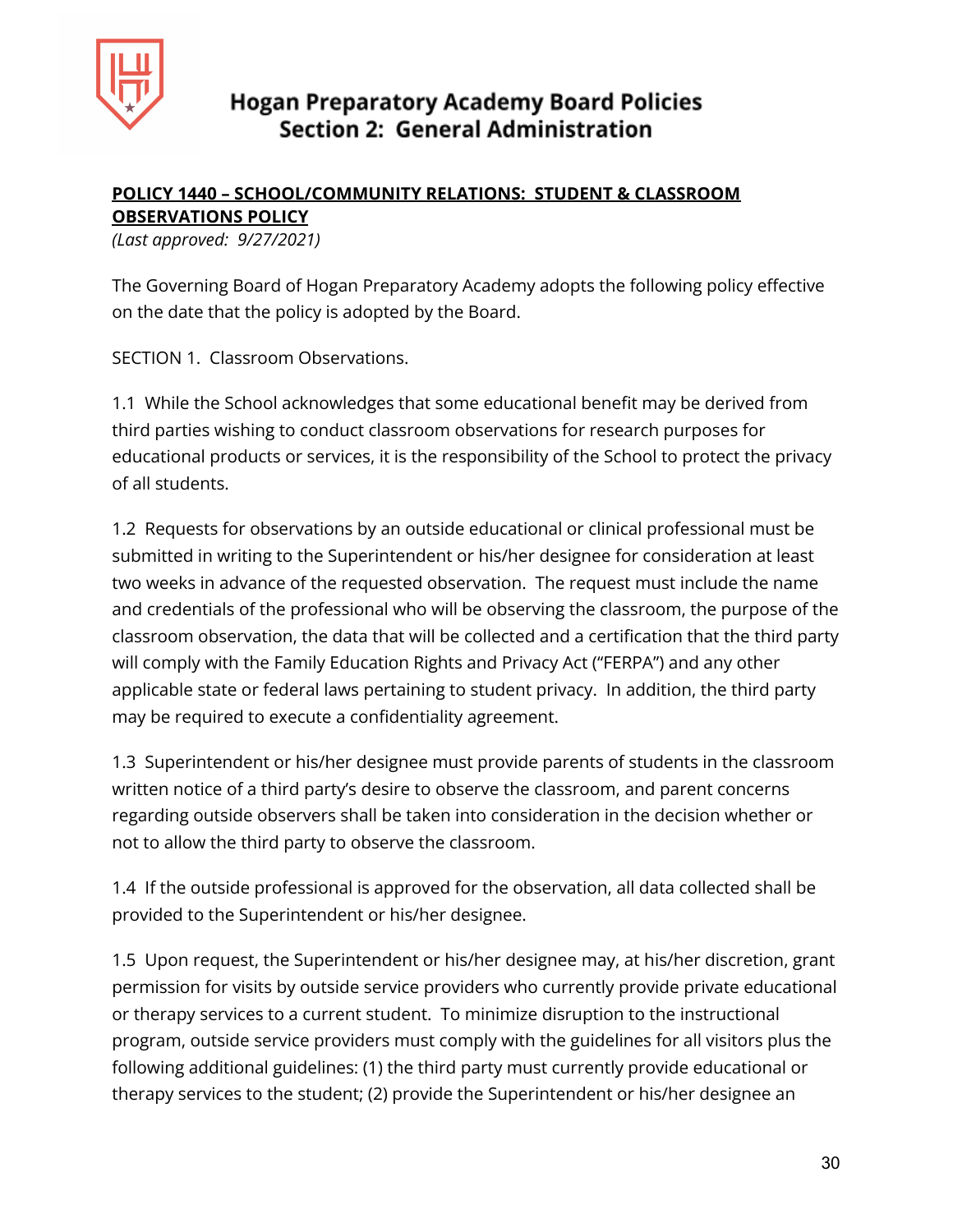

appropriate Release of Confidential Information under the Family Educational Rights and Privacy Act (FERPA), signed by the parent/guardian; (3) have the parent/guardian coordinate the observation date and time; (4) limit the observation to one hour unless an extended time period has been granted in advance of the scheduled observation; and (5) conduct the session in such a manner that allows the regular school program to continue during the visit by refraining from engaging the attention of the teacher or student(s) through conversation or other means.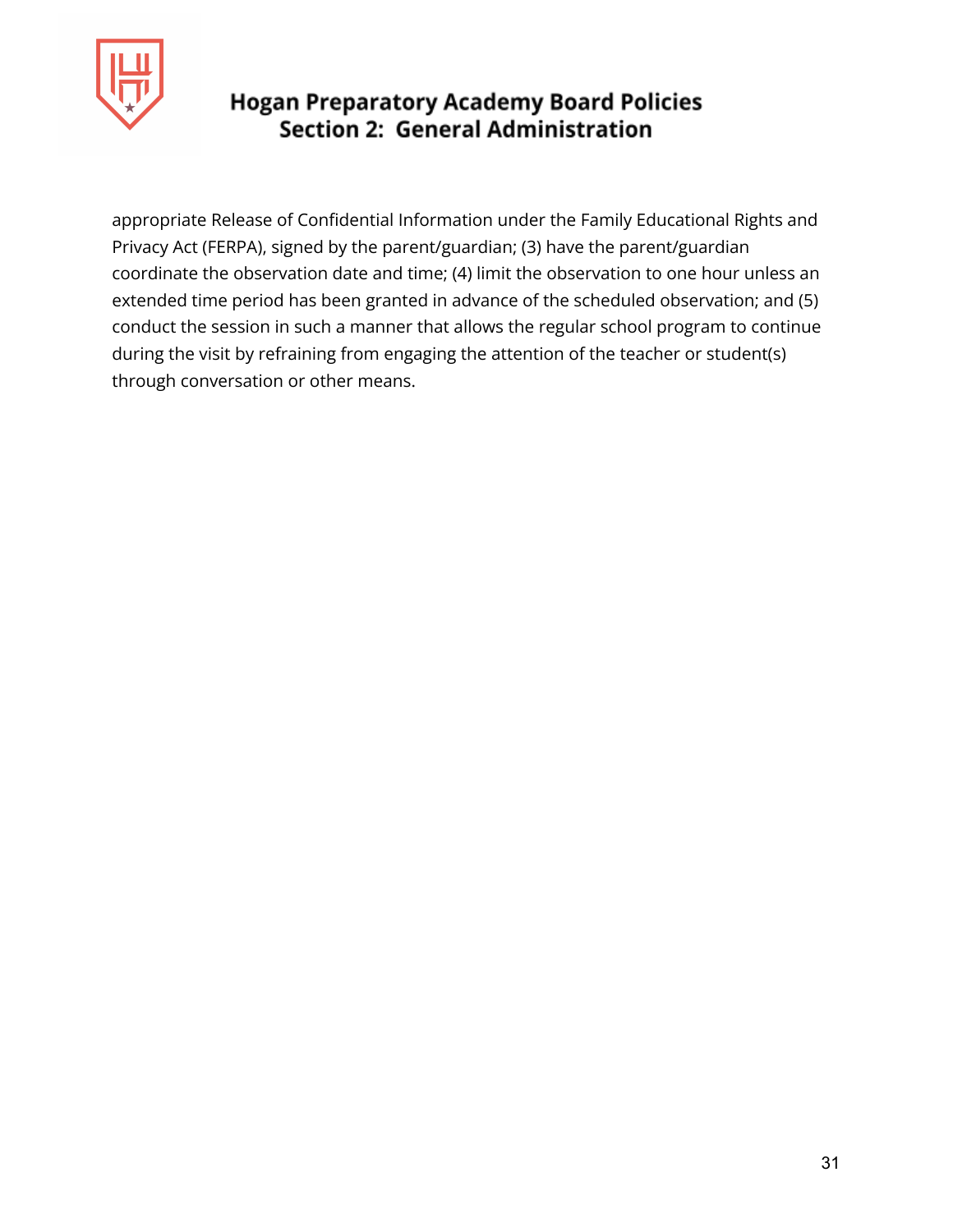

#### **POLICY 1445 – ORGAN, EYE, AND TISSUE DONATION INFORMATION**

*(Last approved: 12/14/2020)*

The Governing Board Hogan Preparatory Academy adopts the following policy on organ, eye, and tissue donation information.

Section 1. Presentation on Organ, Eye, and Tissue Donation

Section 1.1. Any state or nationally recognized program or organization that provides unbiased information on organ, eye, and tissue donation that requests to present information on organ, eye, and tissue donation to the Board shall be allowed to give such a presentation and shall be allotted no less than thirty minutes for the presentation.

Section 1.2. The Board shall consider the information presented and decide whether to present such information to students and parents in the school and the manner in which such information shall be presented.

Section 2. Student Instruction

Section 2.1. No student shall be required to participate in any instruction relating to information about organ, eye, and tissue donation if the student has any sincerely held religious or emotional belief which is contrary to such instruction.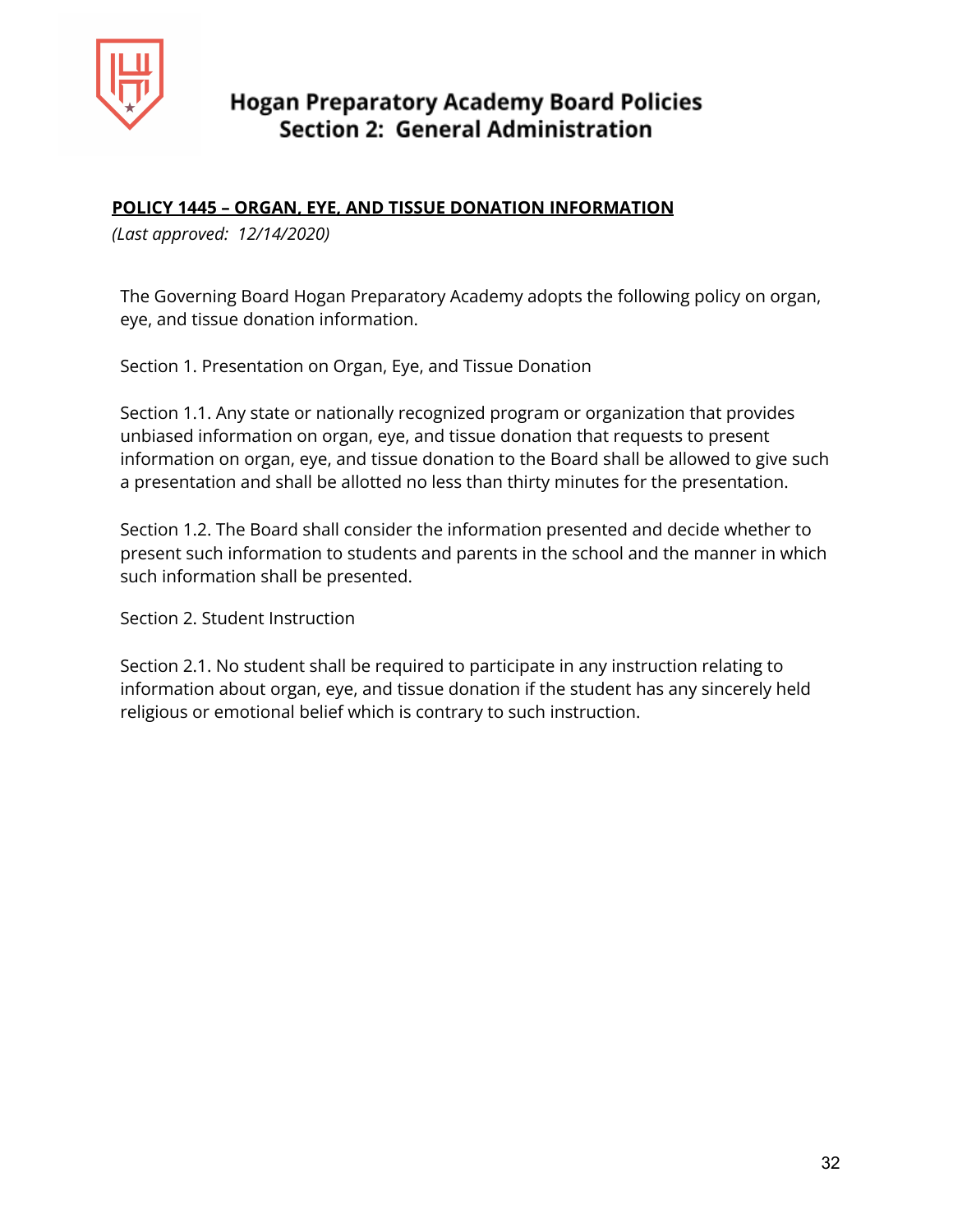

## **POLICY 1450 – SUNSHINE LAW POLICY**

*(Last approved: 9/27/2021)*

**WHEREAS, Section 610.023.1,** RSMo, provides that a public governmental body must appoint a custodian to maintain that body's records and the identity and location of the custodian is to be made available upon request; and

**WHEREAS, Section 610.026,** RSMo, sets forth that a public governmental body shall provide access to and, upon request, furnish copies of public records; and

**WHEREAS, Section 610.028.2,** RSMo, provides that a public governmental body shall provide a reasonable written policy in compliance with sections 610.010 to 610.030, RSMo, commonly referred to as the Sunshine Law, regarding the release of information on any meeting, record, or vote.

#### **NOW, THEREFORE, BE IT RESOLVED:**

- 1. That Jan Thomas be and hereby is appointed custodian of records of Hogan Preparatory Academy and that such custodian is located at 6409 Agnes, Kansas City, MO 64132.
- 2. That said custodian shall respond to all requests for access to or copies of a public record within the time period provided by the statute except in those circumstances authorized by statute.
- 3. That the fees to be charged for access to or furnishing copies of records shall be as hereinafter provided:
	- a. Paper copies 10 cents per page for copies 9 x 14 or smaller
	- b. Duplicating time \$15 per hour
	- c. Research time billed at actual cost
- 4. That it is the policy of the Hogan Preparatory Academy Board that meetings, records, votes, actions and deliberations of this body shall be open to the public unless otherwise provided by law.
- 5. That Hogan Preparatory Academy hereby closes all public records to the extent authorized by law.
- 6. That Hogan Preparatory Academy shall comply with sections 610.010 to 610.035, RSMo, the Sunshine Law, as now existing or hereafter amended.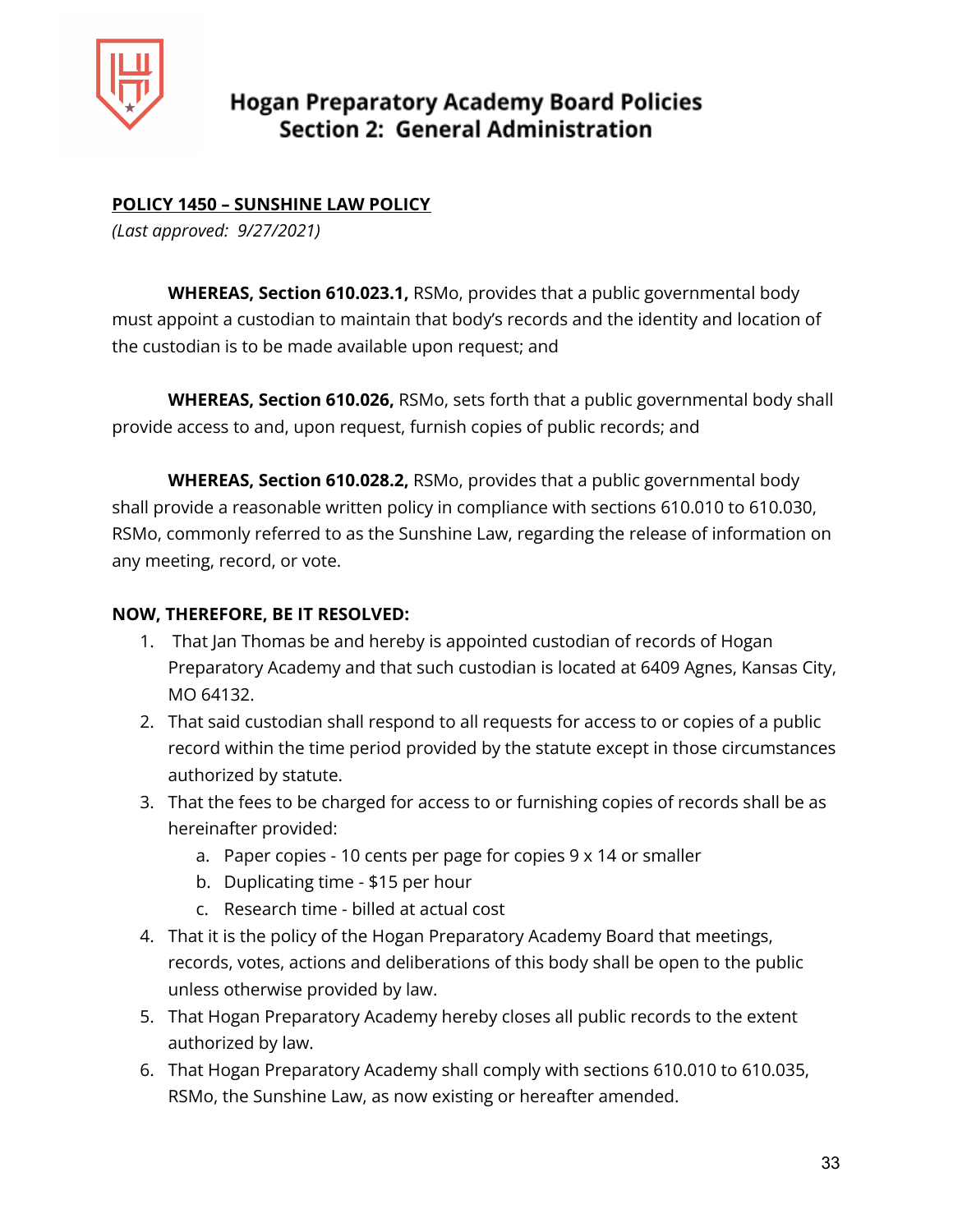

## **POLICY 1455 – PUBLIC INSPECTION POLICY**

*(Last approved: 9/27/2021)*

The Board of Hogan Preparatory Academy adopts the following policy effective on the date that the policy is adopted by the Board.

The School shall make available for public inspection, and provide upon request, to the parent, guardian, or other custodian of any school-age pupil resident in the LEA in which the school is located the following information:

- A. The school's charter;
- B. The school's most recent annual report card published according to section 160.522 RSMo;
- C. The results of background checks on the charter school's board members; and
- D. If operated by a management company, a copy of the written contract between the Governing Board of the School and the educational management organization or the charter management organization for services. The charter school may charge reasonable fees, not to exceed the rate specified in section 610.026, RSMo for furnishing copies of documents under this subsection.

The school website shall contain a searchable expenditure and revenue document or database detailing actual income, expenditures, and disbursements for a current calendar or fiscal year.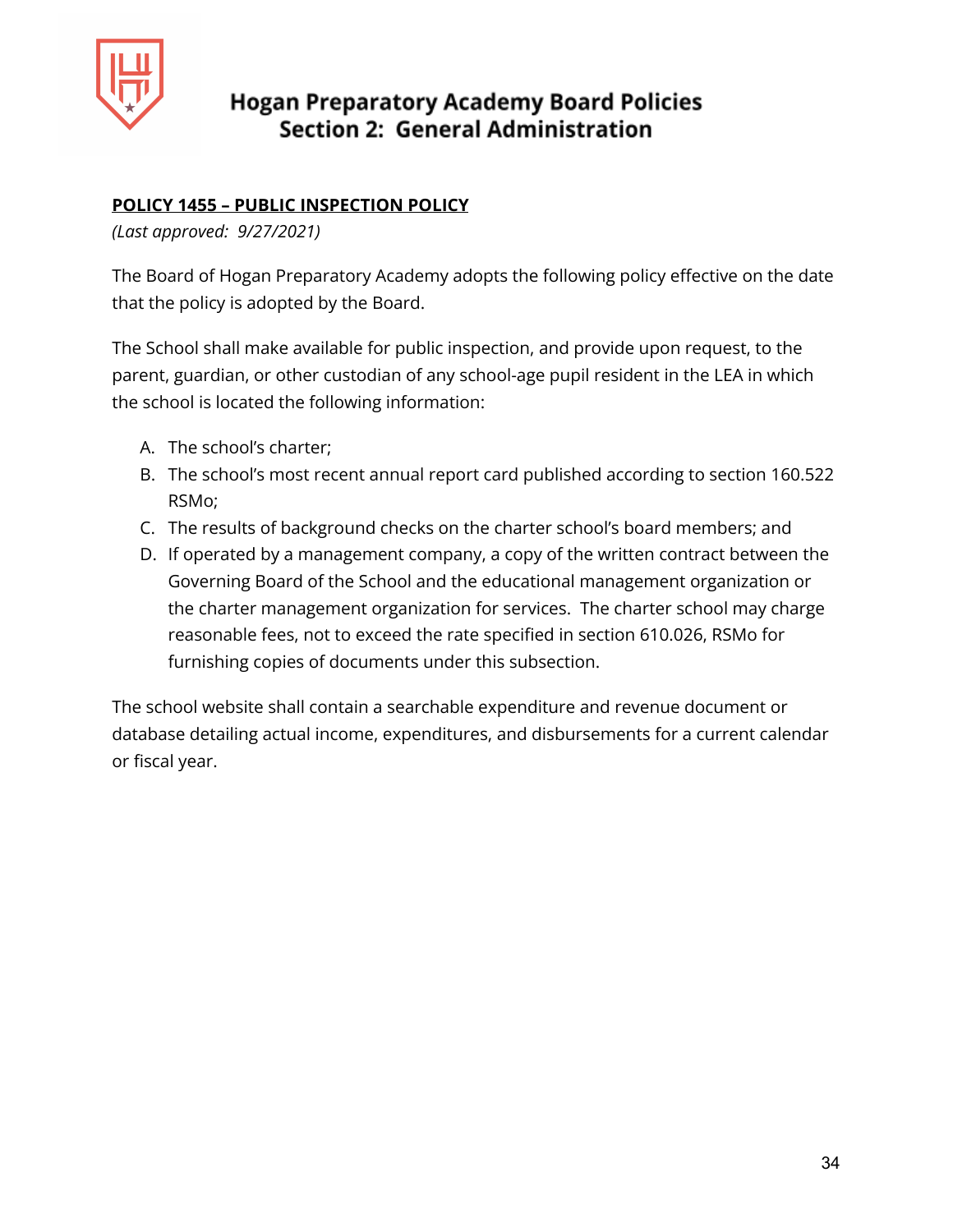

#### **POLICY 1460 – SCHOOL/COMMUNITY RELATIONS: COMMUNITY INVOLVEMENT IN DECISION MAKING**

*(Last approved: 12/19/2019)*

The Board recognizes that many residents living within the boundaries of Hogan Prep may be especially qualified to take an active part in school affairs because of their training, experience, or personal characteristics and encourages them to take an active part in school affairs.

The Board shall give substantial weight to the advice it receives from individuals and community groups interested in Hogan Prep's schools, but shall use its own judgment in arriving at decisions.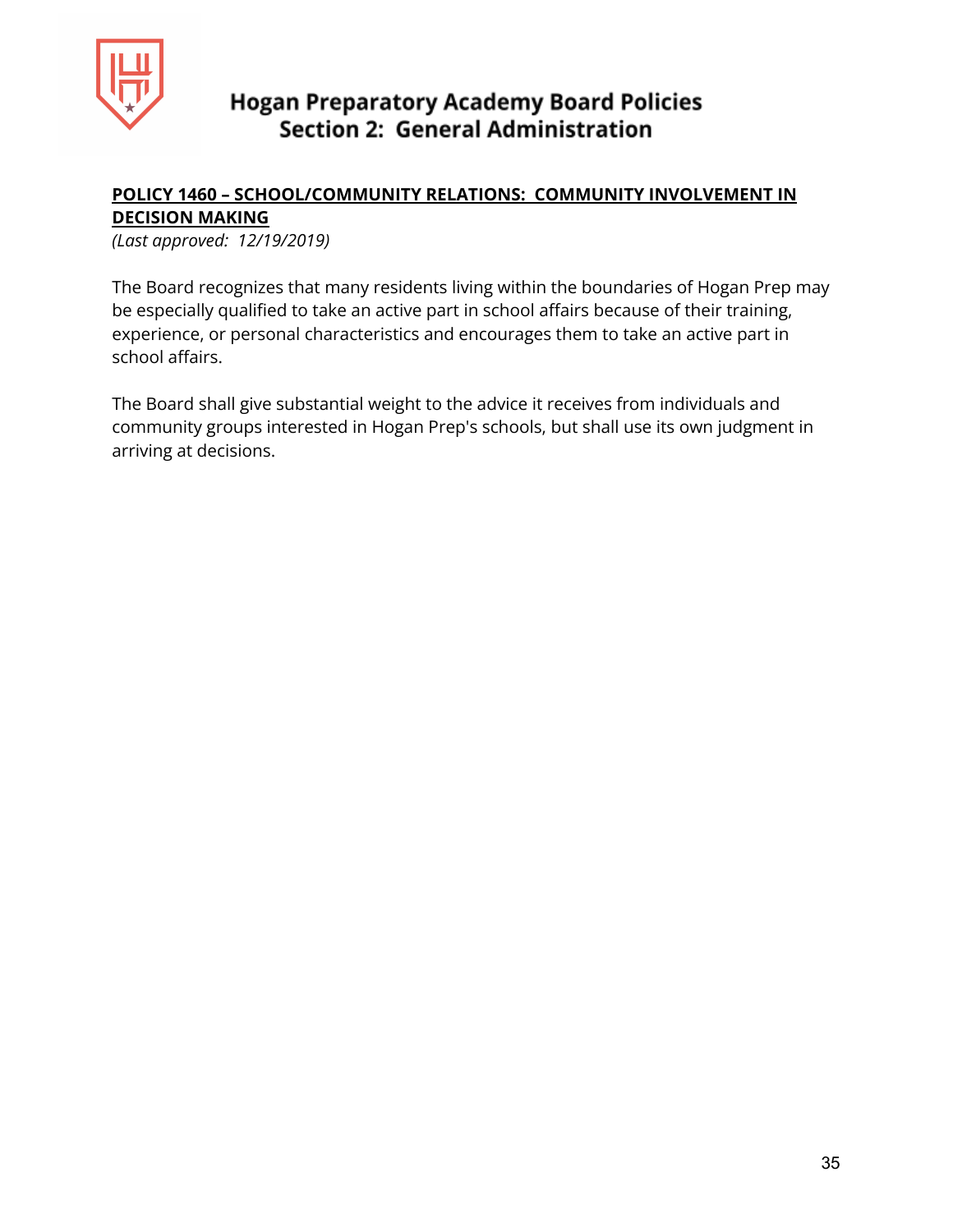

## **POLICY 1470 – SCHOOL/COMMUNITY RELATIONS: PUBLIC GIFTS TO SCHOOLS**

*(Last approved: 12/19/2019)*

The Board recognizes the educational value of appropriate gifts to schools from Parent Teacher Organizations (PTO), other civic groups, corporations, or individuals, and encourages their use to enrich the instructional program. Therefore, gifts which may serve to enhance and extend the work of the schools may be received by Hogan Prep as approved by the Board.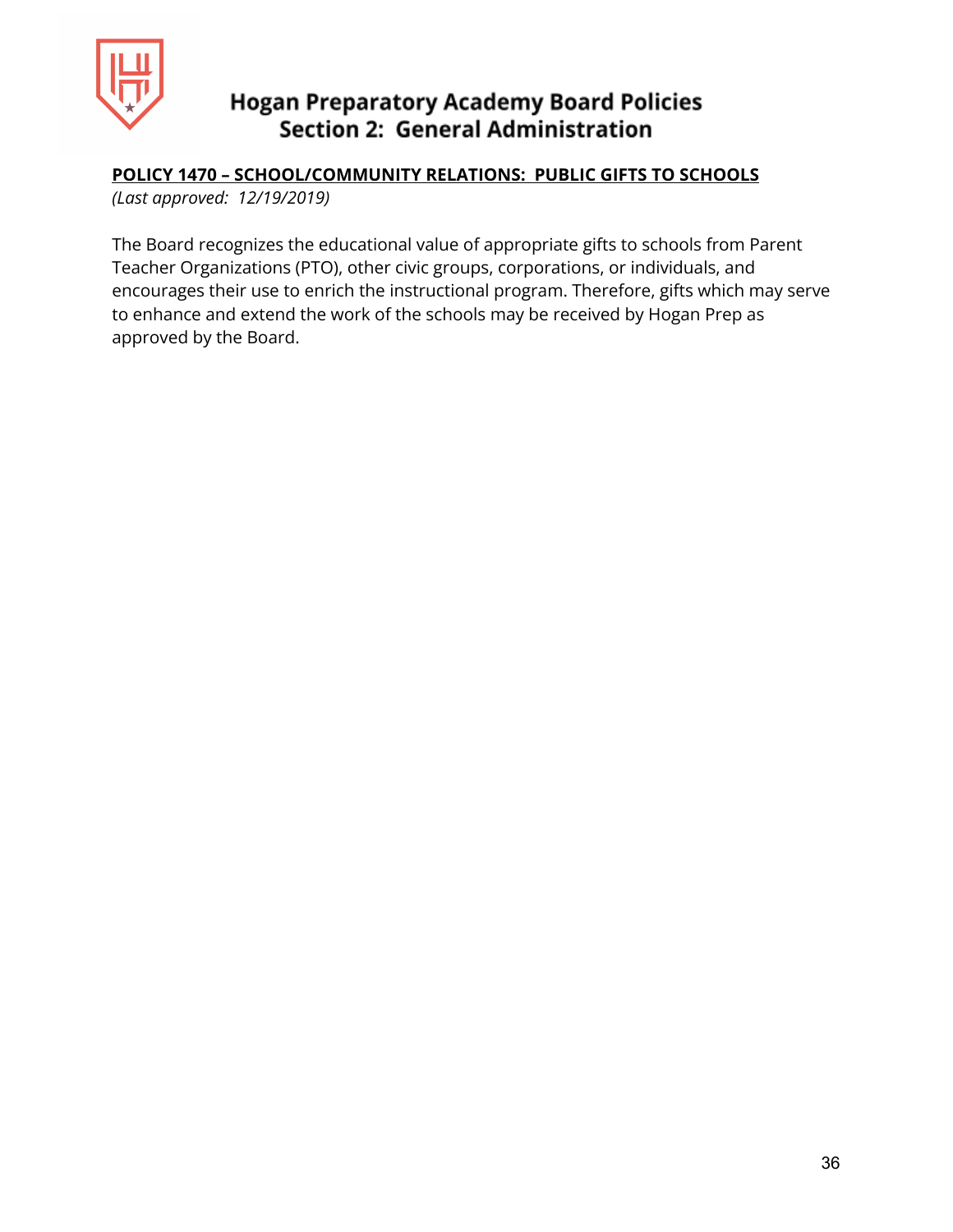

#### **POLICY 1480 – SCHOOL/COMMUNITY RELATIONS: PUBLIC COMPLAINTS**

*(Last approved: 12/19/2019)*

Although no member of the community shall be denied the right to petition the Board for redress of a grievance, the complaints will be referred through the proper administrative channels for solution before investigation or action by the Board. Exceptions are complaints that concern Board actions or Board operations only.

The Board advises the public that the proper channeling of complaints involving instruction, discipline, or learning materials is as follows:

- 1. Teacher
- 2. Principal
- 3. Appropriate Central Office Administrator
- 4. Superintendent
- 5. Board

Any complaint about school personnel will be investigated by the Administration before consideration and action by the Board.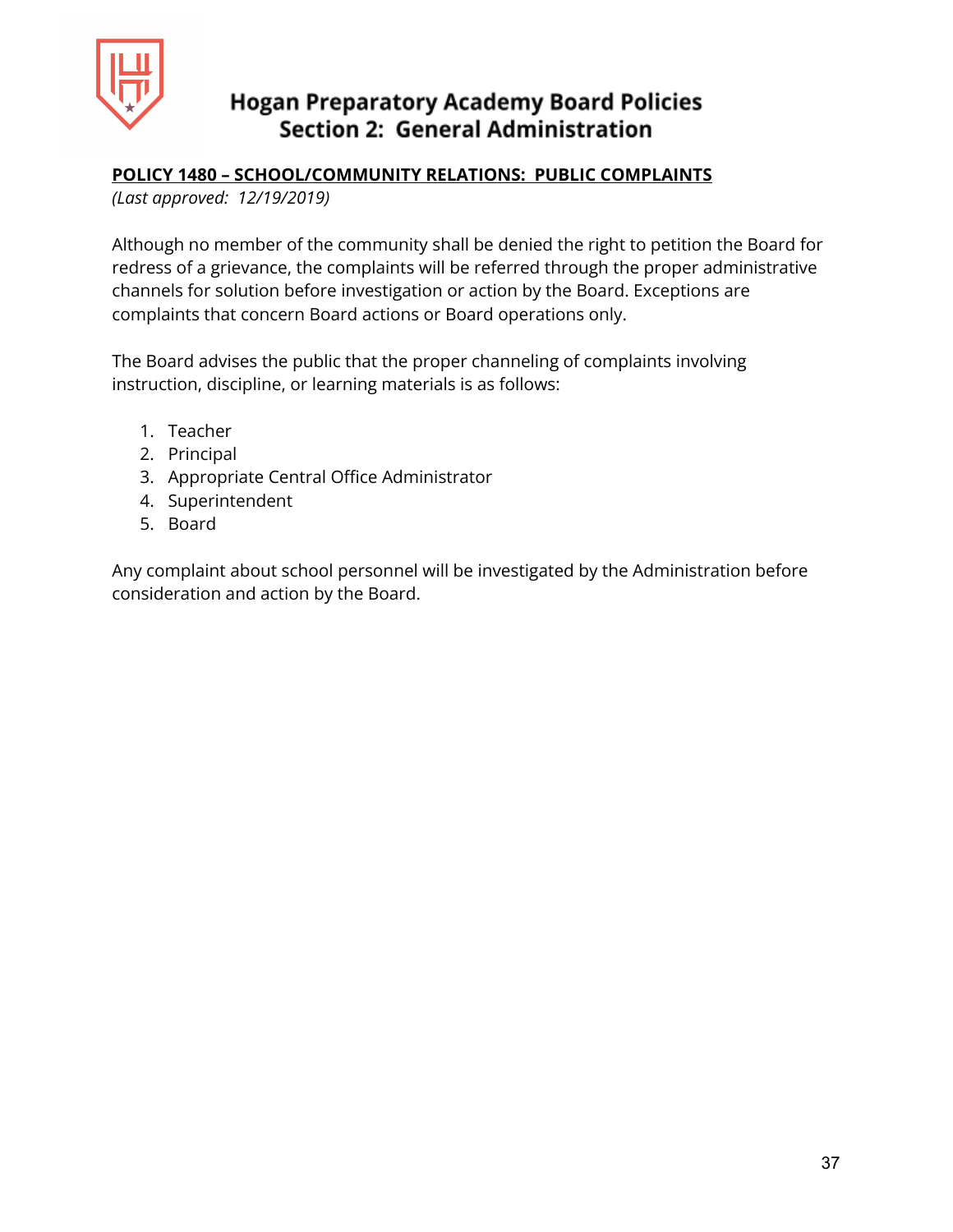

**POLICY 1510 – OFFICE METHODS AND DATA MANAGEMENT: RECORDS**

*(Last approved: 12/19/2019)*

## **Custodian of Hogan Prep Records**

The Board will designate the custodian of Hogan Prep records who shall maintain, protect, and make such records accessible to authorized persons.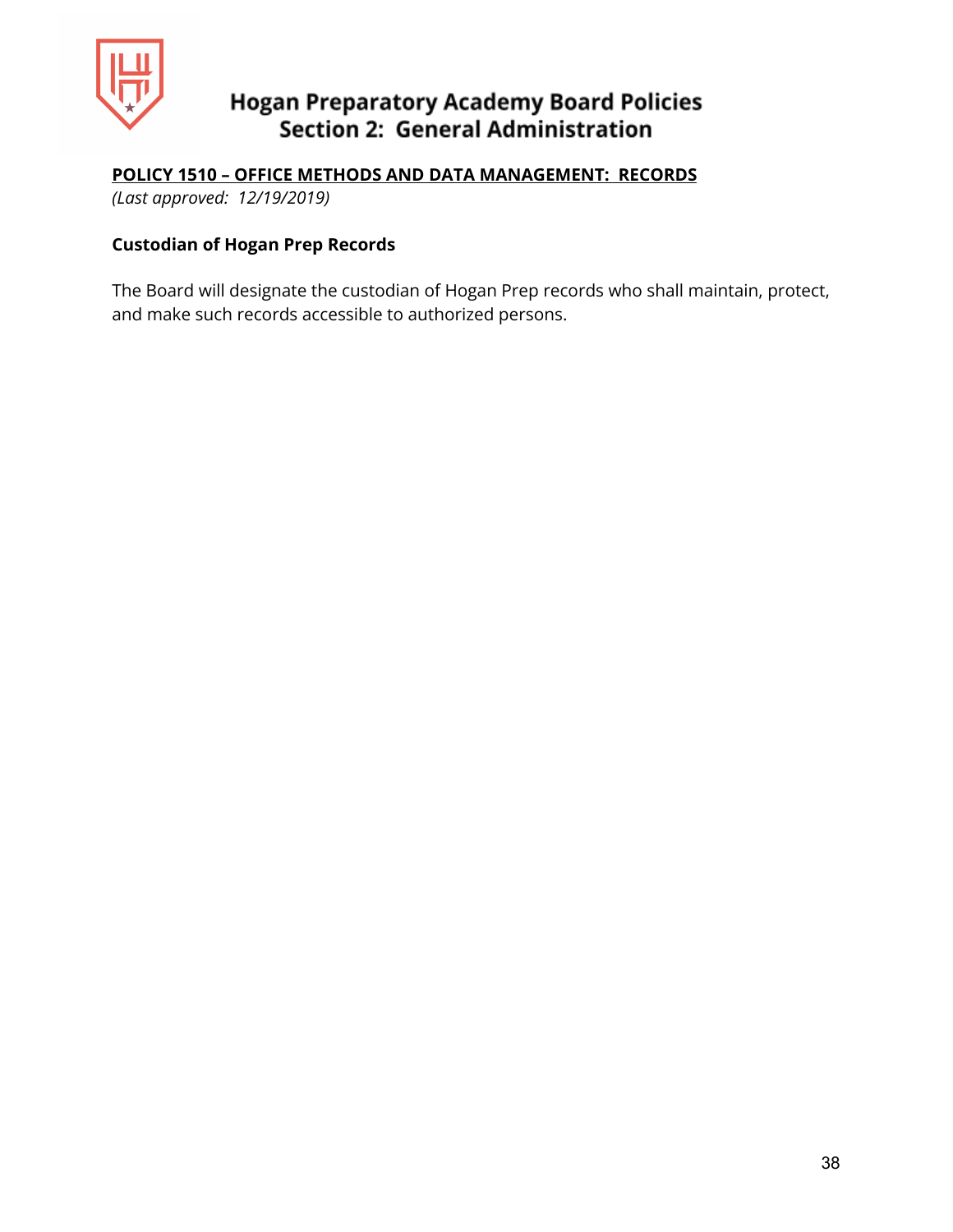

## **POLICY 1520 – OFFICE METHODS AND DATA MANAGEMENT: SCHOOL ANNUAL REPORT**

*(Last approved: 12/19/2019)*

School officials will submit to the Missouri Department of Elementary and Secondary Education all data and reports as required by law and/or by regulations of the Missouri State Board of Education. The Annual Report will be completed and submitted in accordance with department regulations.

The Annual Report will be distributed to all media outlets serving Hogan Prep, and will be made available to all HPA patrons, and to each member of the General Assembly representing a legislative District within the HPA school boundaries.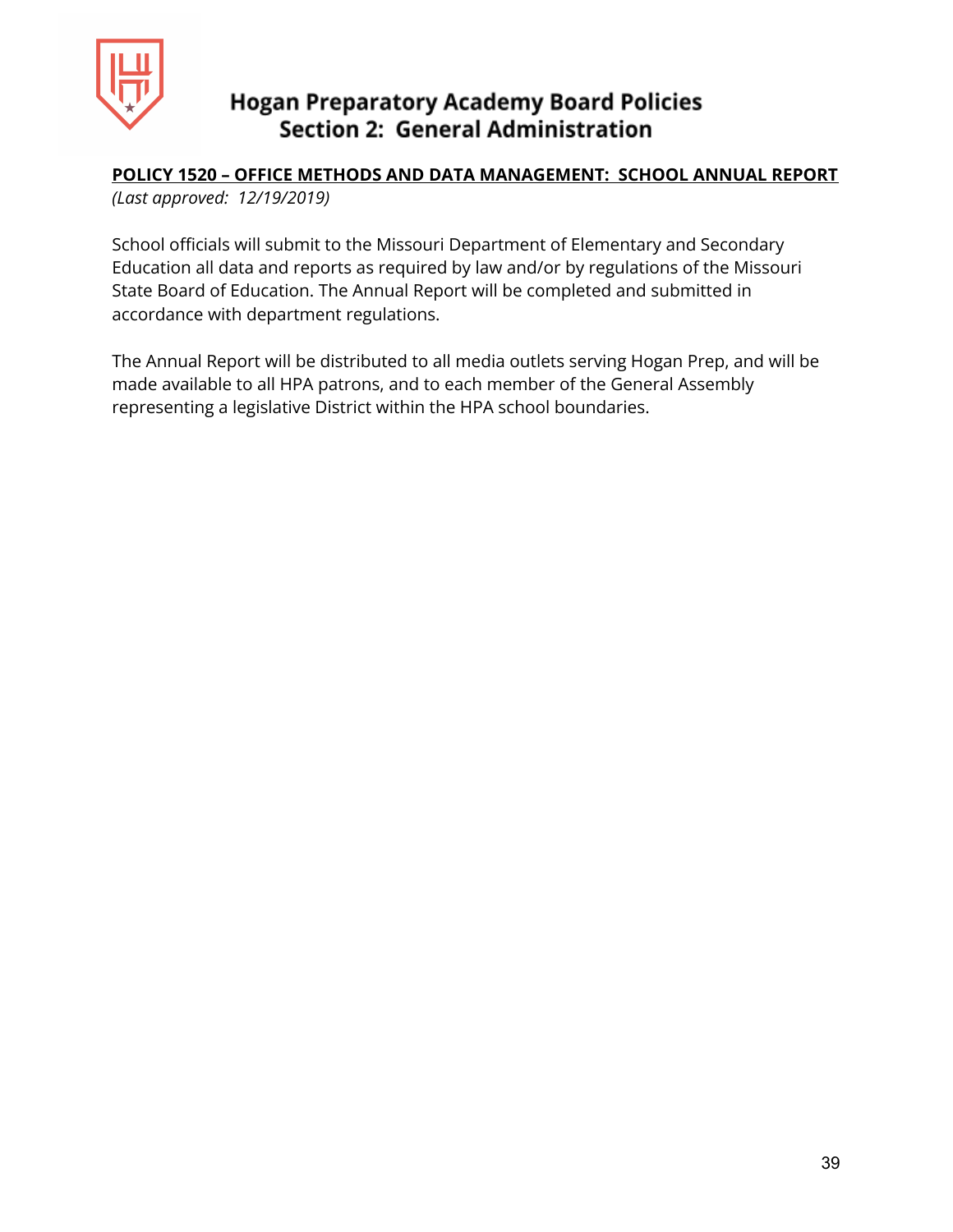

### **POLICY 1600 – PRIVATE, STATE AND FEDERAL PROGRAMS ADMINISTRATION**

*(Last approved: 12/19/2019)*

Where appropriate Hogan Prep will seek to participate in private, state and federal grant programs as recommended by the Administration and approved by the Board. Procedures for development of grant proposals are set forth in Regulation 1620 - Private, State and Federal Funding.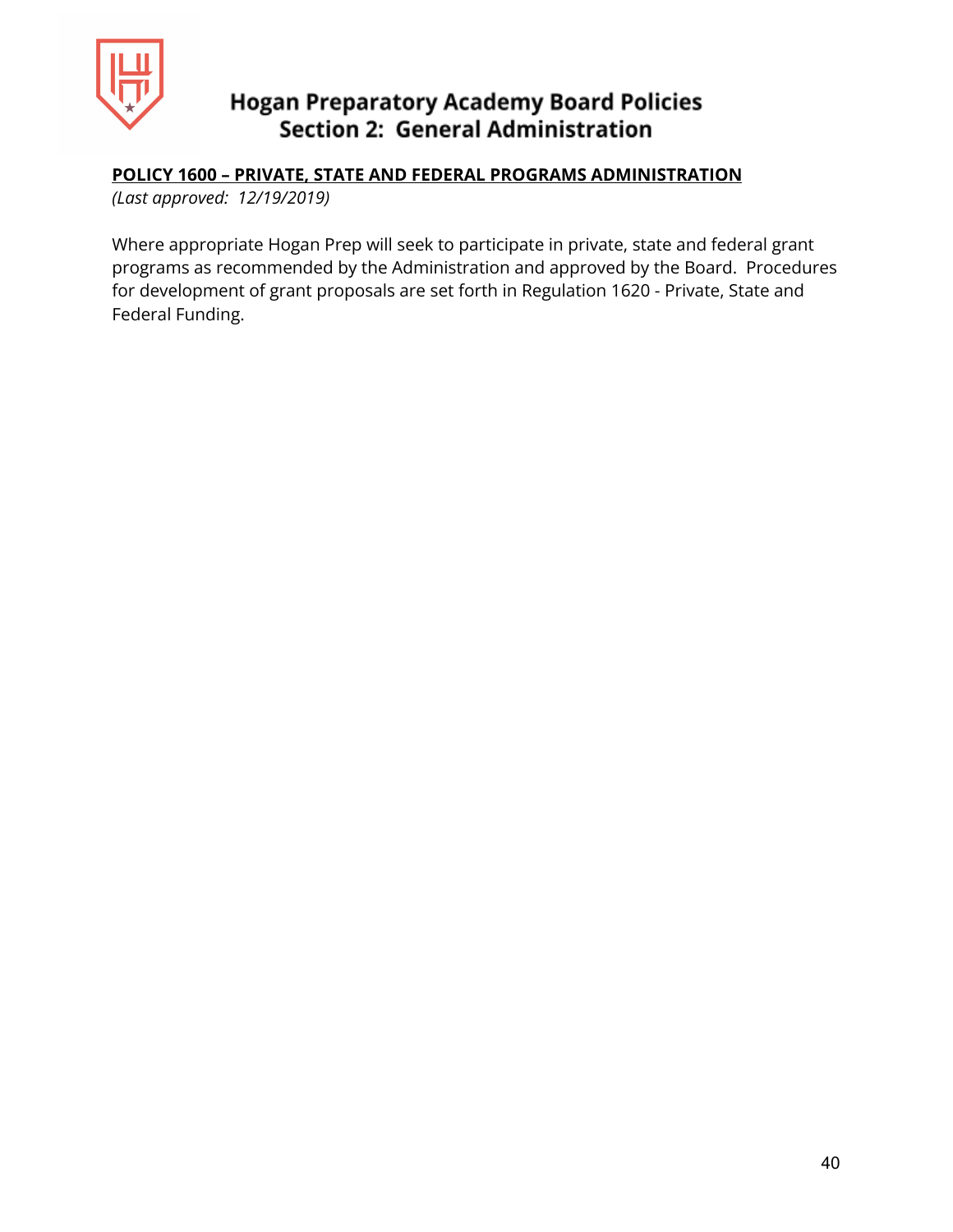

## **POLICY 1610 – PRIVATE, STATE AND FEDERAL PROGRAMS ADMINISTRATION: PROTECTION OF STUDENT RIGHTS**

*(Last approved: 12/19/2019)*

All instructional materials, including teachers' manuals, films, tapes or other supplementary material which will be used in connection with any student survey, analysis or evaluation shall be available for inspection by parents/guardians of the students. This requirement also applies to the collection, disclosure or use of student information for marketing surveys.

No student shall be required to submit to a survey, analysis, or evaluation as part of a school program or marketing survey that requires students to reveal personal information concerning:

- 1. Political affiliations of the student or student's family;
- 2. Mental and psychological problems of the student or his/her family;
- 3. Sexual behavior and attitudes;
- 4. Illegal, antisocial or self-incriminating behavior;
- 5. Critical appraisals of other individuals with whom respondents have close family relationships;
- 6. Religious practices and affiliations;
- 7. Legally recognized privileged or analogous relationships, such as those of lawyers, physicians and ministers; or
- 8. Income, other than that required by law to determine eligibility for participation in a program or for receiving financial assistance.

Hogan Prep will give parents notice of their right to inspect surveys and instructional materials used in educating their children, and of the right to opt their child out of participating in activities that concern any of the above eight areas.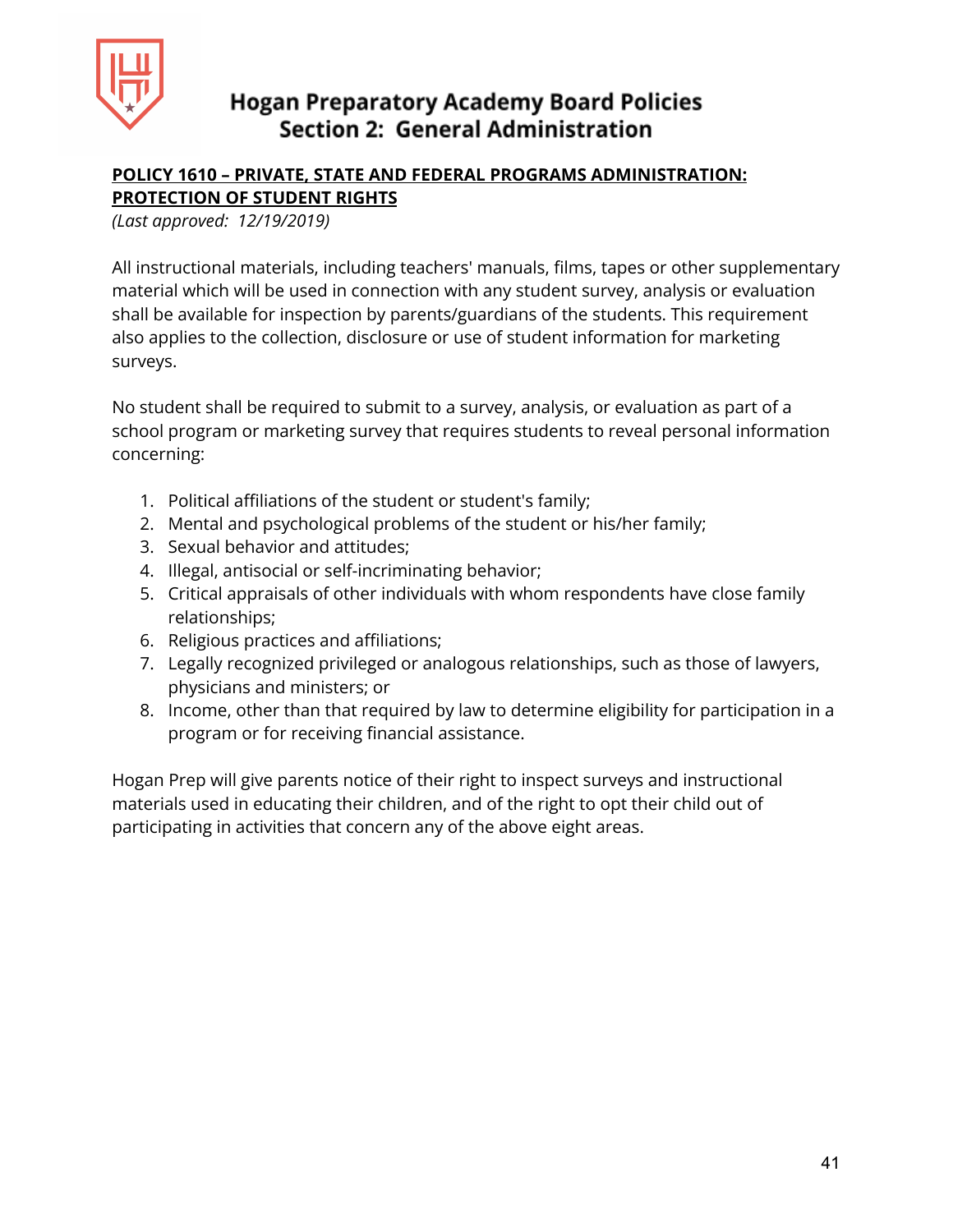

## **POLICY 1620 – PRIVATE, STATE AND FEDERAL PROGRAMS ADMINISTRATION: PRIVATE, STATE AND FEDERAL FUNDING**

*(Last approved: 12/19/2019)*

Grants from outside agencies are to be related to the needs and priorities of Hogan Prep in the form of program improvement. Outside funds are to be regarded as supplemental in nature, intended to enhance or augment the usual efforts toward desired goals, quality of learning, inservice education, or capital improvement. Grants may lead to research and development that will be of value to HPA. All such funds will be deposited, accounted, and reported through the organization's accounting office. The Board directs that the Administration keep financial and program records to document the compliance with all state and federal requirements and to corroborate program success.

All employees of Hogan Prep who plan to apply to an outside agency (private, corporate, or governmental) for grants or other types of funds for HPA use must clear the request with the Superintendent of Schools or designee before preparing an application. The application must then be approved by the Board before submission to the source of funding.

Grants cannot be requested that would require Hogan Prep expenditures not budgeted in the current fiscal year. Hogan Prep funds may not be obligated in advance for future years by the terms of a grant without prior Board approval.

If a grant requires participation by children in experimental types of instruction, written permission of parents must be secured.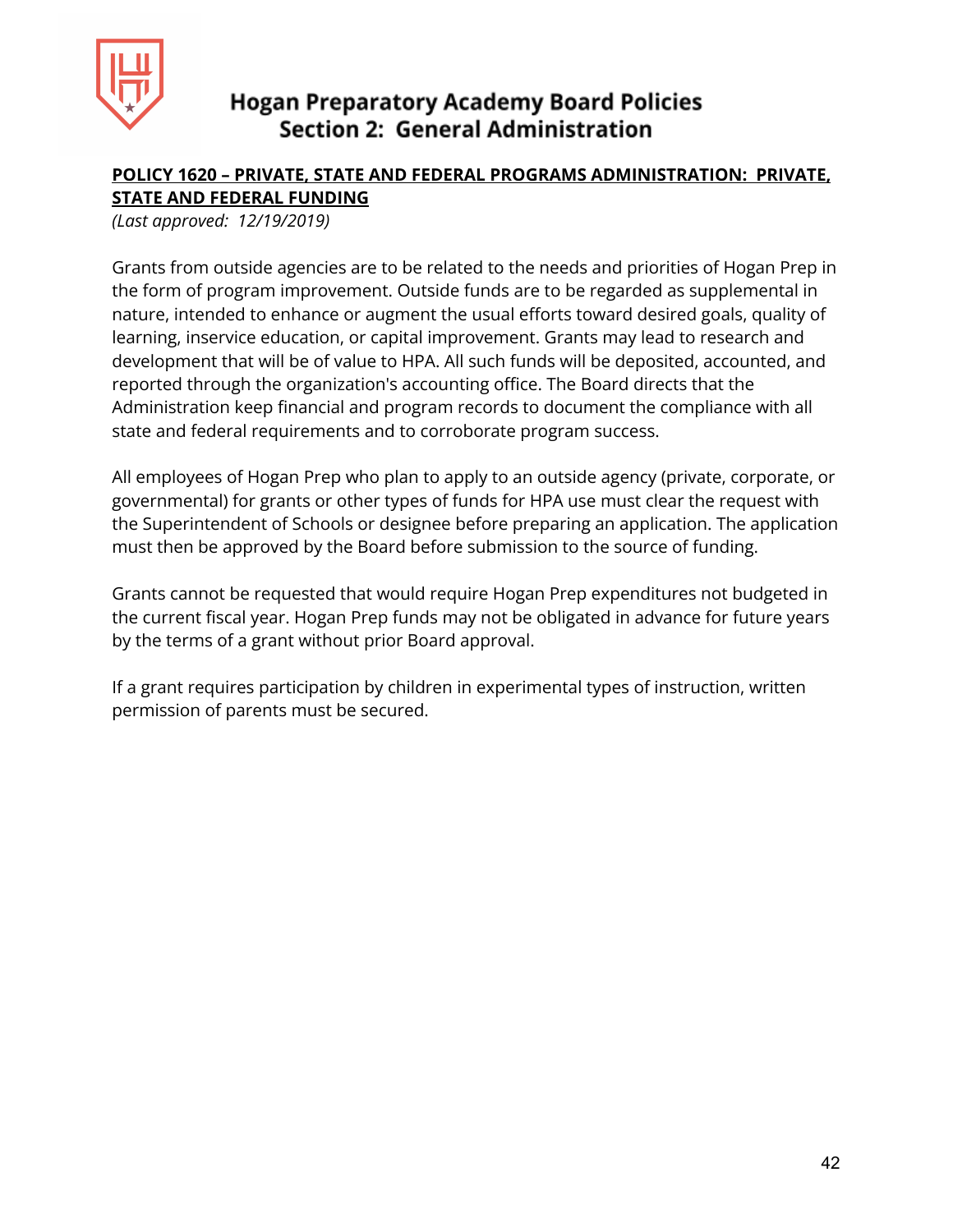

#### **POLICY 1621 – PRIVATE, STATE AND FEDERAL PROGRAMS ADMINISTRATION: TITLE I**

*(Last approved: 12/19/2019)*

#### **Parent Involvement**

The Board recognizes the importance of parental involvement with the Title I program and will provide a variety of opportunities for parents to be involved in policy design and in the planning, implementation and review of Title I programs.

#### **Staff Qualifications**

Title I teachers and paraprofessionals must meet the qualifications outlined in Regulation 1621.

#### **Reporting Requirements**

Pursuant to the provisions of the Every Student Succeeds Act, Hogan Prep will submit its Federal Title I LEA Plan, describing HPA's Title I services.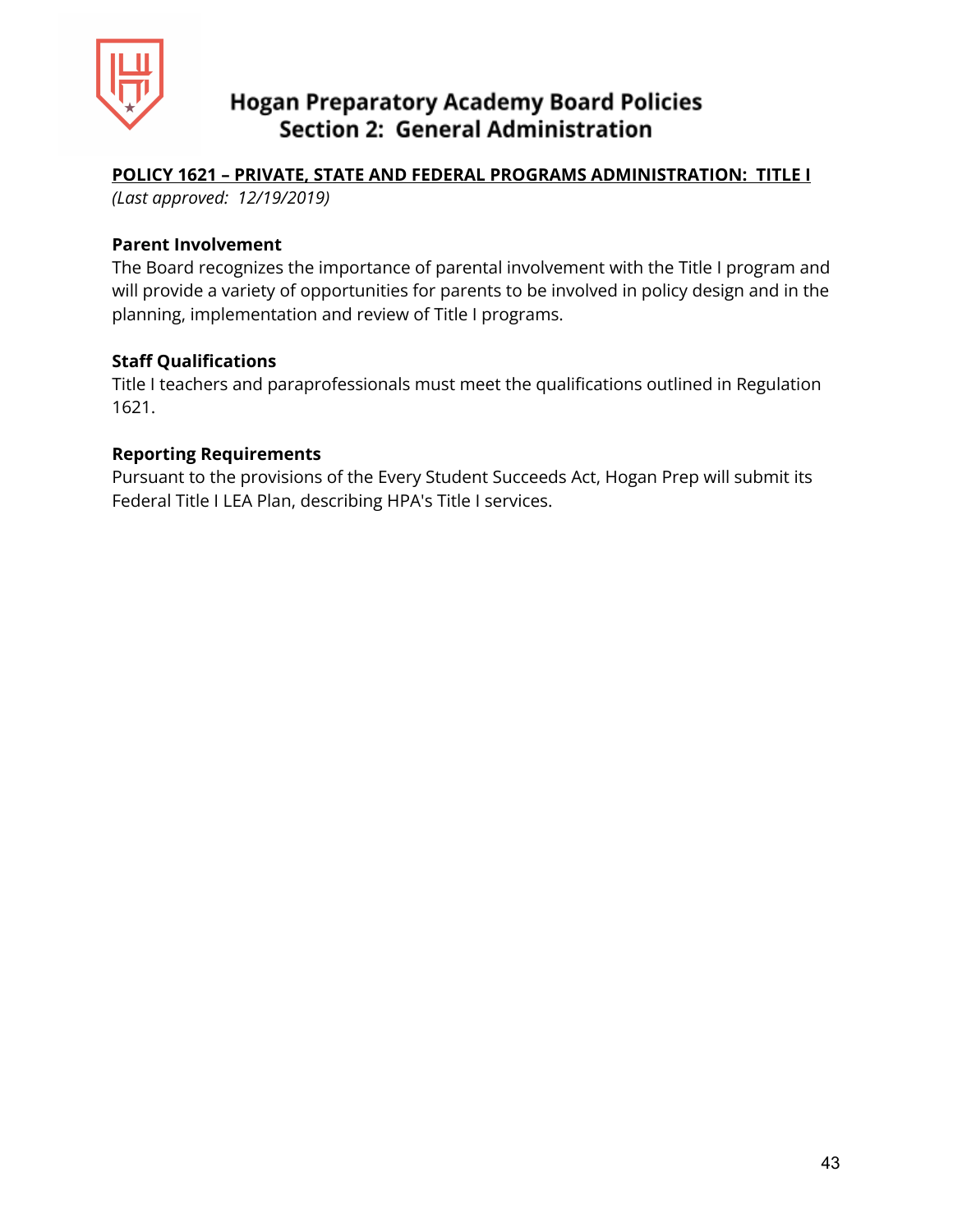

## **POLICY 1710 – ADMINISTRATIVE ORGANIZATION AND ROLES: ADMINISTRATIVE REPORTS**

*(Last approved: 12/19/2019)*

The Board may require reports from the Superintendent and other administrative officials concerning the status of HPA programs, educational needs and long-term planning. The Board will take steps to monitor the success of Hogan Prep schools in achieving their educational objectives.

Hogan Prep will provide MCPSC with all information necessary to confirm compliance with all provisions of the HPA's Charter and relevant state statutes in a timely manner as requested by MCPSC. Specifically, Hogan Prep will provide MCPSC a copy of all Core Data Screens submitted to DESE.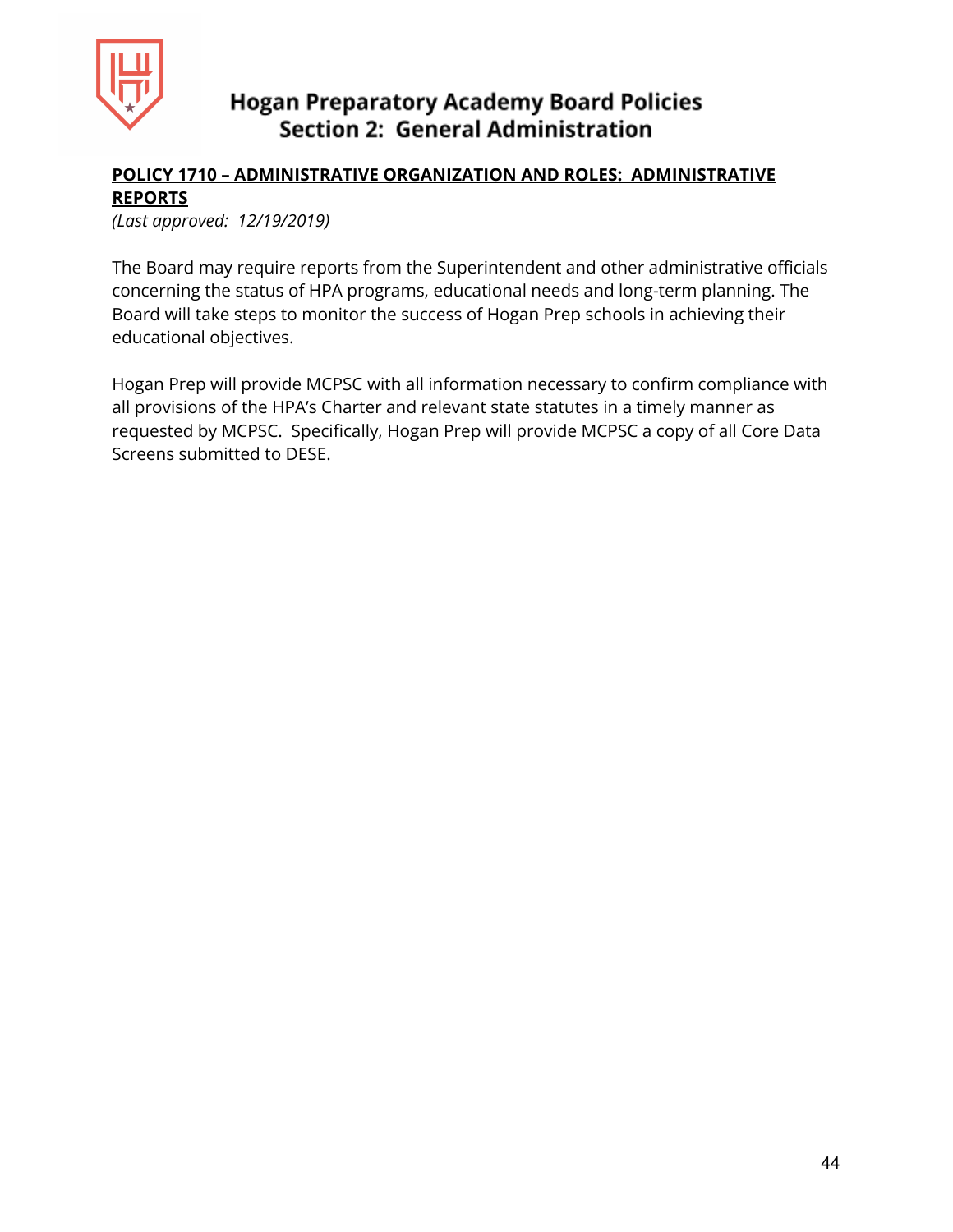

## **POLICY 1720 – ADMINISTRATIVE ORGANIZATION AND ROLES: SUPERINTENDENT OF SCHOOLS**

*(Last approved: 12/19/2019)*

The Superintendent is the chief administrative officer of Hogan Preparatory Academy. The Superintendent, under the direction of the Board, is responsible for the general supervision of the schools and all School personnel. The Superintendent is the chief executive officer of the Board and shall be responsible to the Board for the execution of the policies, rules and regulations and directives given by the Board, and for the functions listed in Regulation 1720.

The Superintendent is the authorized representative and signatory for all official matters pertaining to Hogan Prep.

#### **Qualifications of the Superintendent of Schools**

The Superintendent shall hold Missouri Teacher's and Superintendent's Certificates and have prior teaching experience. Prior experience as a school administrator is desirable.

#### **Terms of Employment**

The Superintendent's contract will be based on a twelve-month year, with salary and work year to be established by the Board.

#### **Contract**

The Superintendent of Schools may be employed by the Board for a term of from one (1) to three (3) years. The terms of the Superintendent's employment will be contained in a written contract signed by the Superintendent, the Board President and the Board Secretary. During the term of the Superintendent's contract, the amount of compensation and benefits provided in the contract may not be changed.

#### **Evaluation of the Superintendent**

The Board will evaluate the performance of the Superintendent by July 31 of each contract year. The Superintendent's evaluation will be based, in part, upon the Superintendent's annual goals provided to the Board.

#### **Termination**

The employment of the Superintendent terminates upon expiration of the Superintendent's contract. The decision to extend the Superintendent's contract or to deny such extension lies in the total discretion of the Board. In addition, and as provided in the Superintendent's employment contract, the Superintendent's contract may be terminated by mutual consent, termination for cause, or death or incapacity.